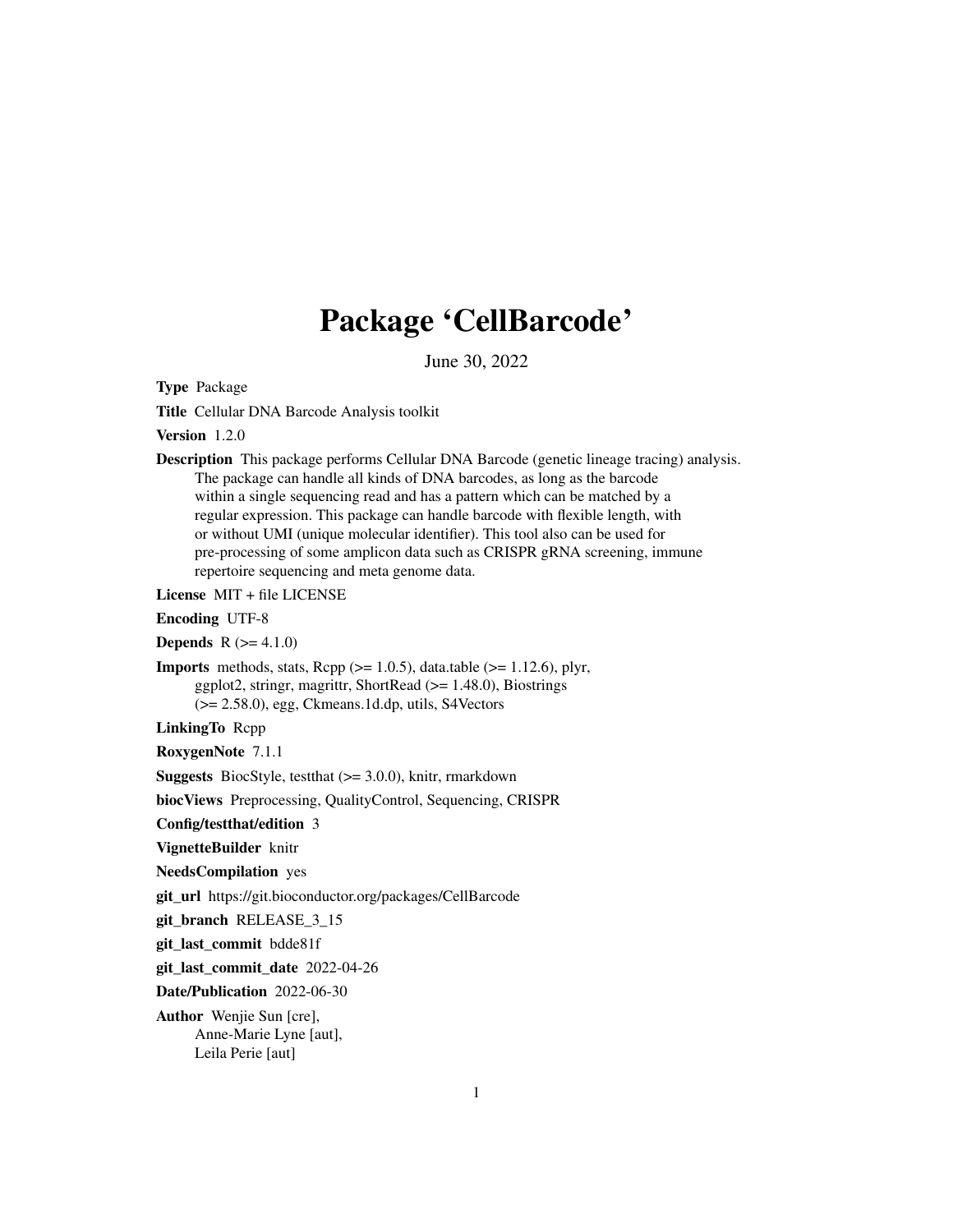<span id="page-1-0"></span>Maintainer Wenjie Sun <sunwjie@gmail.com>

# R topics documented:

|       |               | 2              |
|-------|---------------|----------------|
|       |               | $\overline{4}$ |
|       |               | 5              |
|       |               | 6              |
|       |               | $\tau$         |
|       |               | -8             |
|       |               | 10             |
|       |               | <b>11</b>      |
|       |               | 12             |
|       |               | -17            |
|       |               | 18             |
|       |               | 19             |
|       |               | <b>20</b>      |
|       |               | 21             |
|       |               | 22             |
|       |               | 24             |
|       |               | 25             |
|       | $bc\_seq\_qc$ | 27             |
|       |               | 28             |
|       |               | 31             |
|       |               | 32             |
|       |               | 33             |
|       |               | 33             |
|       |               | 34             |
|       |               | 35             |
| Index |               | 36             |

BarcodeObj-class *BarcodeObj object*

# <span id="page-1-1"></span>Description

A S4 object holds the barcode data and samples' metadata. A set of operations can be applied to the BarcodeObj object for quality control and selecting barcodes/samples subset.

# Details

The BarcodeObj object is a S4 object, it has three slots, which can be access by "@" operator, they are messyBc, cleanBc and metadata. A BarcodeObj object can be generated by bc\_extract function. The bc\_extract function can use various data types as input, such as data.frame, fastq files or ShortReadQ.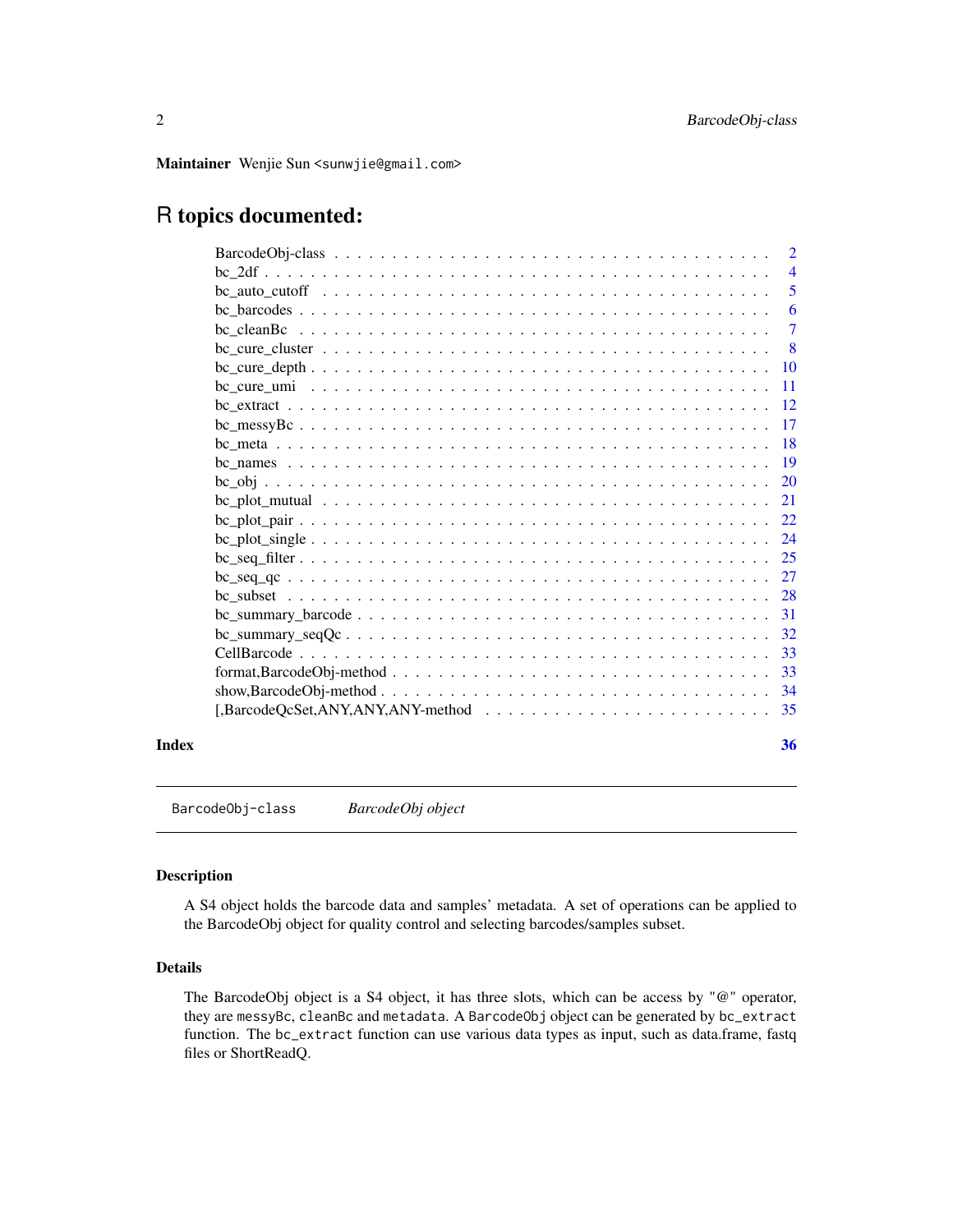Slot messyBc is a list holds the raw barcodes sequence before filtering, where each element is a data.table corresponding to the successive samples. Each table has 5 columns: 1. reads\_seq: full read sequence before parsing. 2. match\_seq: the sequence matched by pattern given to bc\_extract. 3. umi\_seq (optional): UMI sequence. 4. barcode\_seq: barcode sequence. 5. count: how many reads a full sequence has. In this table, barcode\_seq value can be duplicated, as two different full read sequences can contain the same barcode sequence, due to the diversity of the UMI or mutations in the constant region.

Slot cleanBc is a list holds the barcodes sequence after applying filtering, where each element is a data.table corresponding to the successive samples. The "cleanBc" slot contains 2 columns 1. barcode\_seq: barcode sequence 2. counts: reads count, or UMI count if the cleanBc was created by bc\_cure\_umi.

#### Examples

```
#######
# Create BarcodeObj with fastq file
fq_file <- system.file("extdata", "simple.fq", package="CellBarcode")
library(ShortRead)
bc_extract(fq_file, pattern = "AAAAA(.*)CCCCC")
```
#### #######

```
# data manipulation on BarcodeObj object
data(bc_obj)
```
bc\_obj

```
# Select barcodes
bc\_subset(bc\_obj, barcode = c("AACCTT", "AACCTT"))bc_obj[c("AGAG", "AAAG"), ]
```

```
# Select samples by meta data
bc_meta(bc_obj)$phenotype <- c("l", "b")
bc_meta(bc_obj)
bc\_subset(bc\_obj, sample = phenotype == "l")
```

```
# Select samples by sample name
bc_obj[, "test1"]
bc_obj[, c("test1", "test2")]
bc_subset(bc_obj, sample = "test1", barcode = c("AACCTT", "AACCTT"))
```

```
# Apply barcodes black list
bc_subset(
bc_obj,
    sample = c("test1", "test2"),
   barcode = c('AACCTT''))
```

```
# Join two samples with no barcodes overlap
bc_obj["AGAG", "test1"] + bc_obj["AAAG", "test2"]
```

```
# Join two samples with barcodes overlap
bc_obj_join <- bc_obj["AGAG", "test1"] + bc_obj["AGAG", "test2"]
bc_obj_join
```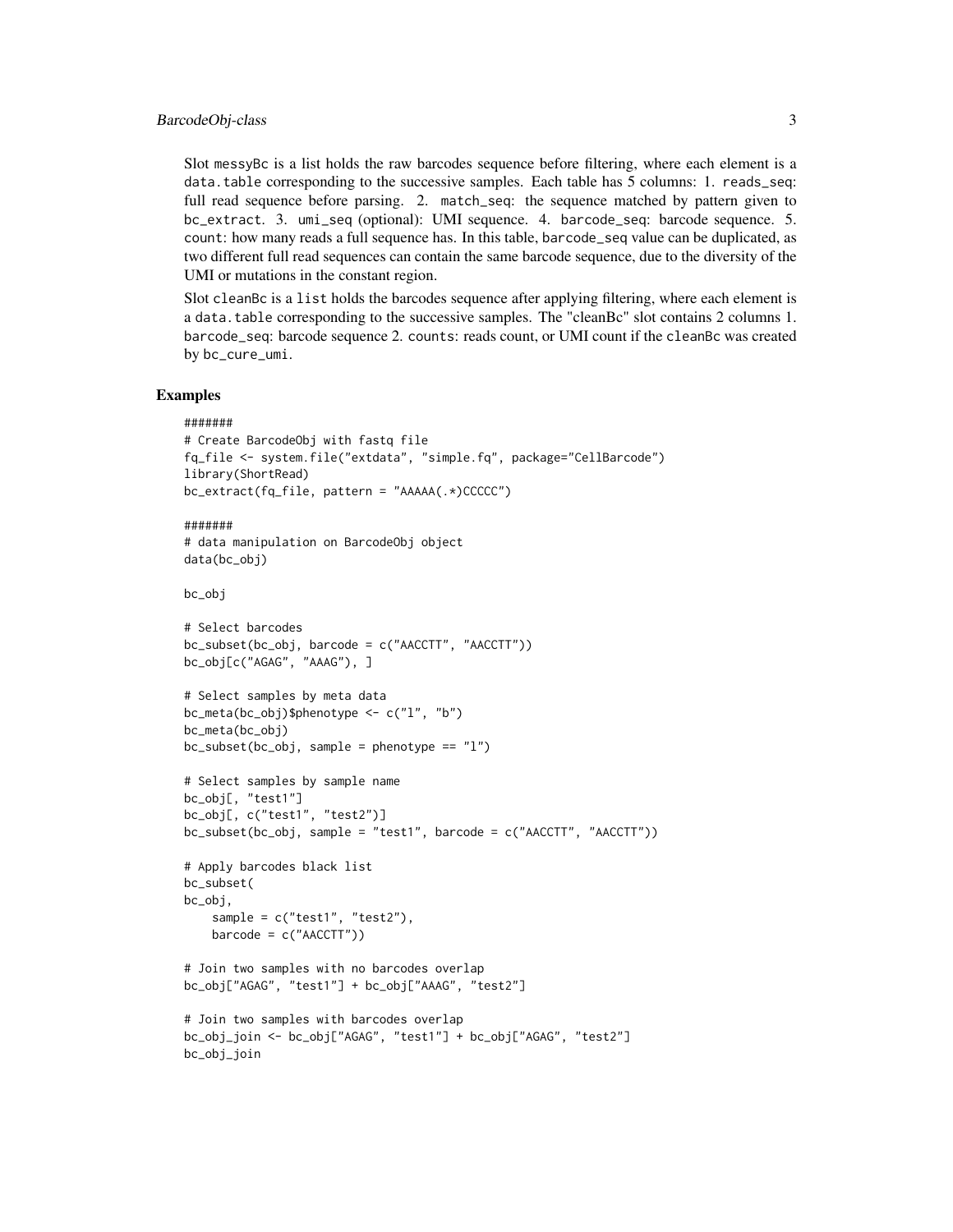#### <span id="page-3-0"></span>4 bc\_2df

```
# The same barcode will be merged after applying bc_cure_depth()
bc_cure_depth(bc_obj_join)
# Remove barcodes
bc_obj
bc_obj - "AAAG"
# Select barcodes in a white list
bc_obj
bc_obj * "AAAG"
###
```
# bc\_2df *Transforms BarcodeObj object into other data type*

#### Description

Transforms BarcodeObj object into data.frame, data.table or matrix.

# Usage

```
bc_2df(barcodeObj)
bc_2dt(barcodeObj)
bc_2matrix(barcodeObj)
## S4 method for signature 'BarcodeObj'
bc_2df(barcodeObj)
## S4 method for signature 'BarcodeObj'
bc_2dt(barcodeObj)
## S4 method for signature 'BarcodeObj'
bc_2matrix(barcodeObj)
```
# Arguments

barcodeObj A BarcodeObj object.

# Value

A data.frame, with two columns: barcode\_seq and count.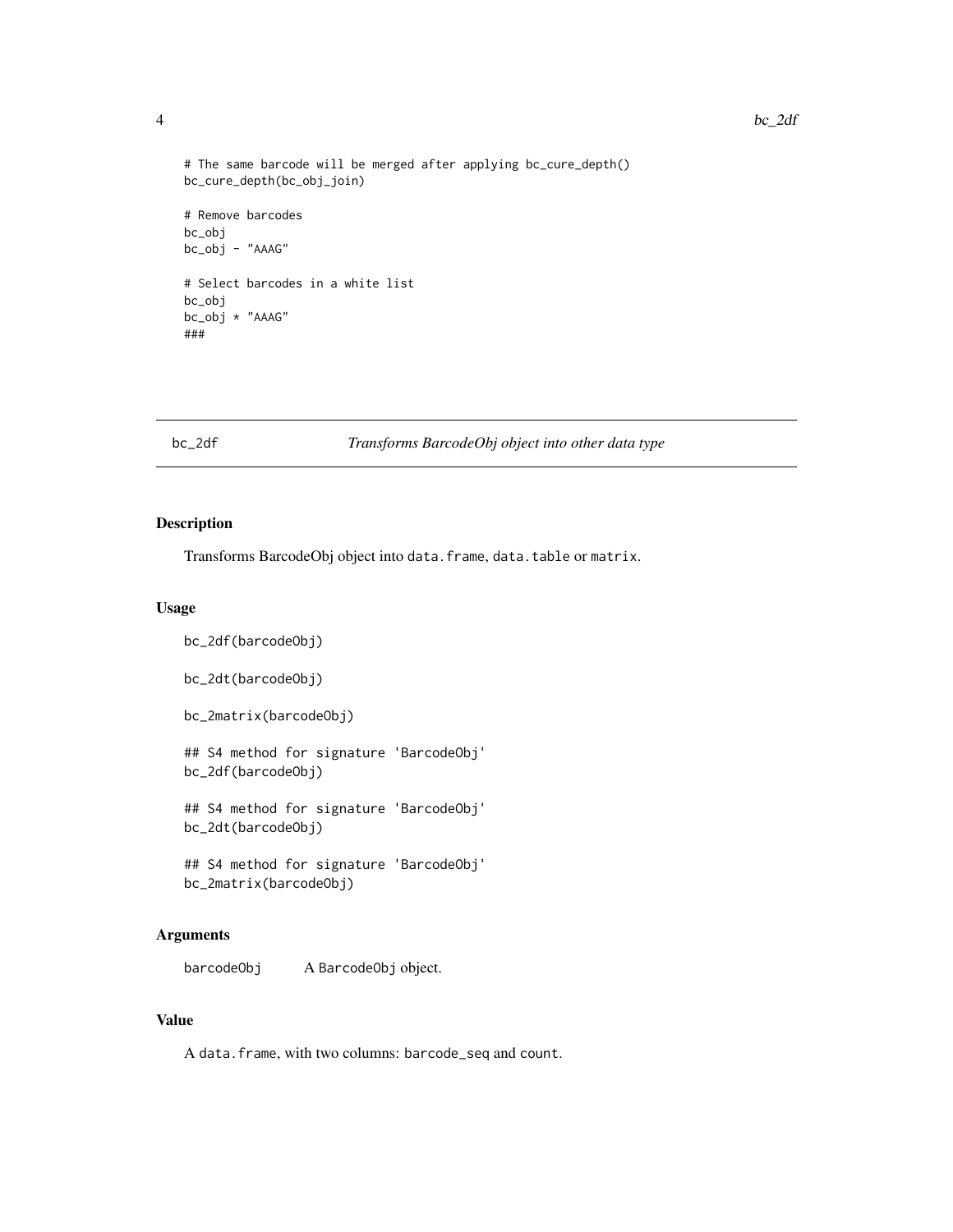# <span id="page-4-0"></span>bc\_auto\_cutoff 5

#### Examples

```
data(bc_obj)
bc_obj <- bc_cure_depth(bc_obj)
# BarcodeObj to data.frame
bc_2df(bc_obj)
# BarcodeObj to data.table
bc_2dt(bc_obj)
# BarcodeObj to matrix
bc_2matrix(bc_obj)
###
```
<span id="page-4-1"></span>bc\_auto\_cutoff *Finds barcode count cutoff point*

# Description

Finds the cutoff point for the barcode count filtering based on the barcode count distribution.

#### Usage

```
bc_auto_cutoff(barcodeObj, useCleanBc = TRUE)
```

```
## S4 method for signature 'BarcodeObj'
bc_auto_cutoff(barcodeObj, useCleanBc = TRUE)
```
#### Arguments

| barcodeObi | A Barcode0b i object.                                                             |
|------------|-----------------------------------------------------------------------------------|
| useCleanBc | A logical value, if TRUE, the cleanBc slot in the BarcodeObj object will be used. |
|            | otherwise the messyBc slot will be used.                                          |

#### Details

The one dimension kmeans clustering is applied for identify the "true barcode" based on read count. The the algorithm detail is: 1. Remove the barcodes with count below the median of counts. 2. Transform the count by  $log2(x+1)$ . 3. Apply the 1 dimension clustering to the logarized count, with the cluster number of 2 and weights of the logarized count. 4. Choose the minimum count value in the cluster with higher count as cutoff point.

For more info about 1 dimension kmeans used here please refer to Ckmeans. 1d. dp, which has been used here.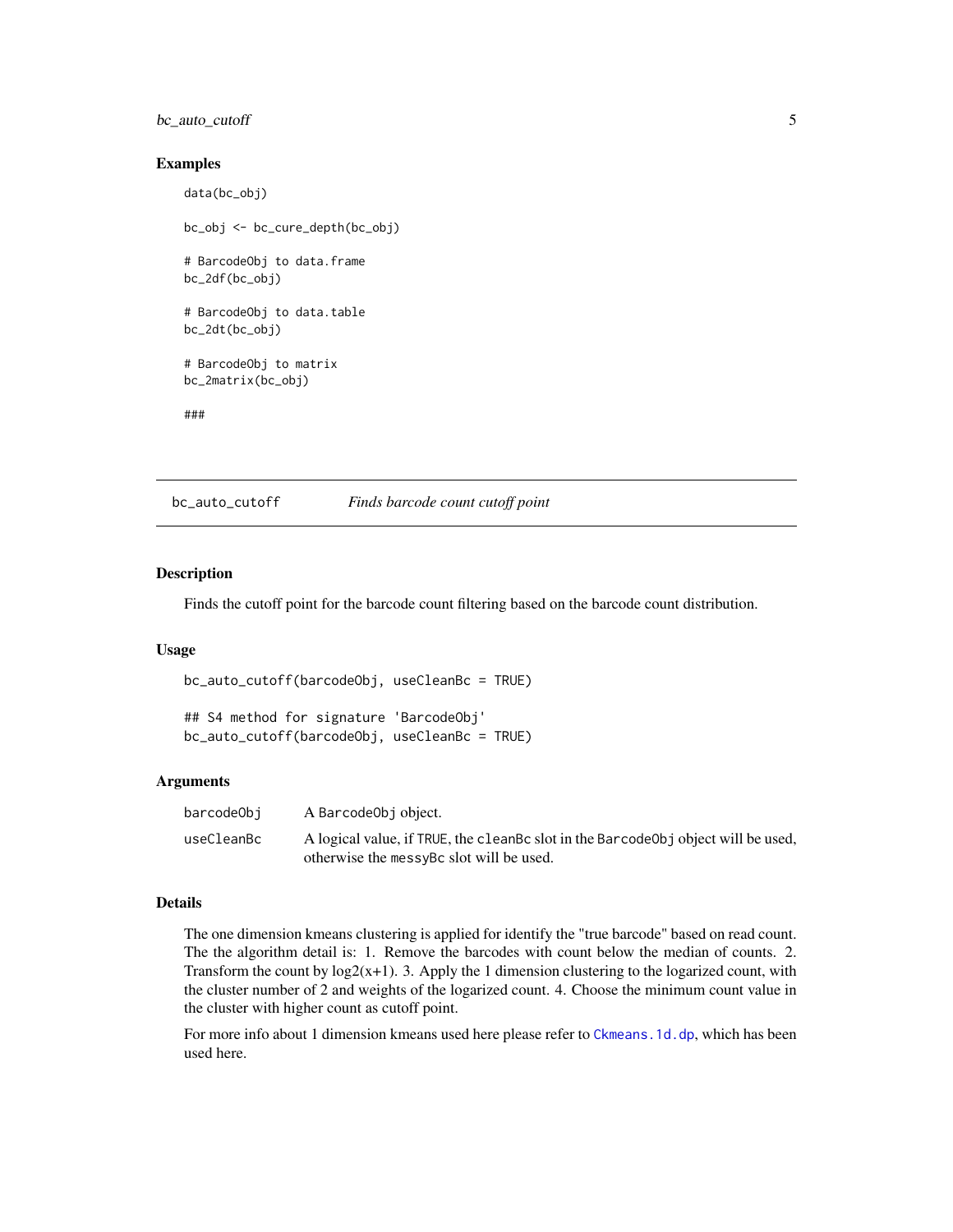#### <span id="page-5-0"></span>Value

a numeric vector of the cutoff point.

#### Examples

```
data(bc_obj)
```

```
bc_auto_cutoff(bc_obj)
```
bc\_barcodes *Gets barcode sequences*

# Description

bc\_barcodes used to get the barcode sequences in BarcodeObj object. The input BarcodesObj object should be pre-processed by bc\_cure\_\* functions, such as bc\_cure\_depth, bc\_cure\_umi.

# Usage

bc\_barcodes(barcodeObj, unlist = TRUE)

```
## S4 method for signature 'BarcodeObj'
bc_barcodes(barcodeObj, unlist = TRUE)
```
#### Arguments

| barcodeObi | A Barcode0bj object.                                                                                                                                                                                                     |
|------------|--------------------------------------------------------------------------------------------------------------------------------------------------------------------------------------------------------------------------|
| unlist     | A logical value. If TRUE, the function returns a vector of unique barcode list<br>from all samples; otherwise a list will be returned. In the later case, each element<br>of the list contains the barcodes of a sample. |
|            |                                                                                                                                                                                                                          |

# Value

A character vector or a list.

### Examples

```
data(bc_obj)
```
# get unique barcode vector of all samples bc\_barcodes(bc\_obj)

```
# get a list with each element containing barcodes from one sample
bc_barcodes(bc_obj, unlist = FALSE)
```
###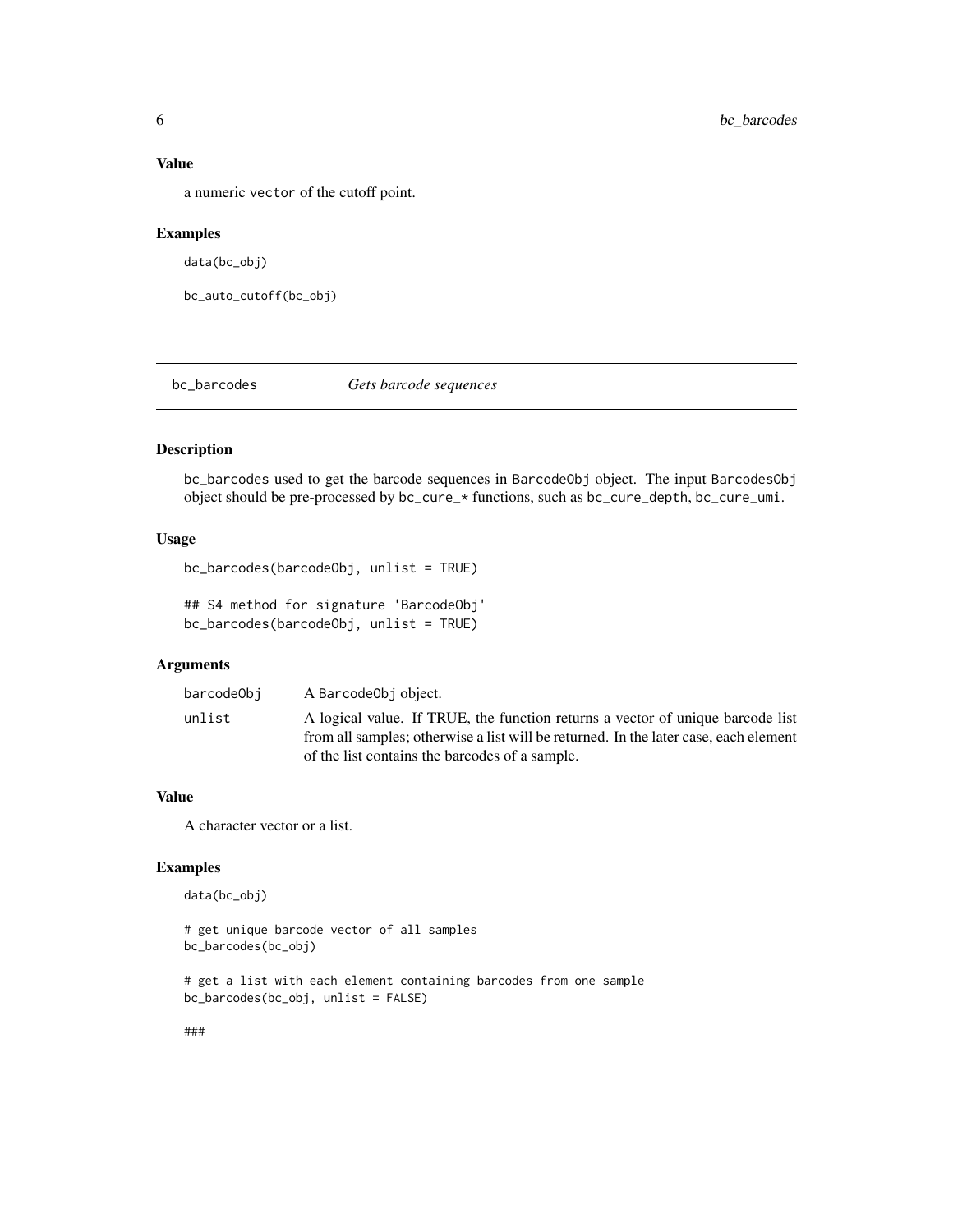<span id="page-6-0"></span>

# Description

cleanBc slot of BarcodeObj object contains the processed barcode reads frequency data. For more detail about the cleanBc slot, see [BarcodeObj](#page-1-1). bc\_cleanBc is used to access the 'cleanBc' slot in the BarcodeObj.

#### Usage

```
bc_cleanBc(barcodeObj, isList = TRUE)
## S4 method for signature 'BarcodeObj'
bc_cleanBc(barcodeObj, isList = TRUE)
```
#### Arguments

| barcodeObi | A Barcode0b i objects.                                                                                                                                                                                                                                     |
|------------|------------------------------------------------------------------------------------------------------------------------------------------------------------------------------------------------------------------------------------------------------------|
| isList     | A logical value, if TRUE (default), the return is a list with each sample as an<br>element. Otherwise, the function will return a data, frame contains the data<br>from all the samples with a column named sample name to keep the sample<br>information. |
|            |                                                                                                                                                                                                                                                            |

#### Value

If a list is requested, each list element a codedata.frame for each sample. In a codedata.frame, there are 2 columns 1. barcode\_seq: barcode sequence 2. counts: reads count, or UMI count if the cleanBc was created by bc\_cure\_umi.

If a data. frame is requested, the data. frame in the list described above are combined into one data. frame by row, with an extra column named sample\_name for identifying sample.

# Examples

```
data(bc_obj)
# get the data in cleanBc slot
# default the return value is a list
bc_cleanBc(bc_obj)
# the return value can be a data.frame
bc_cleanBc(bc_obj, isList=FALSE)
###
```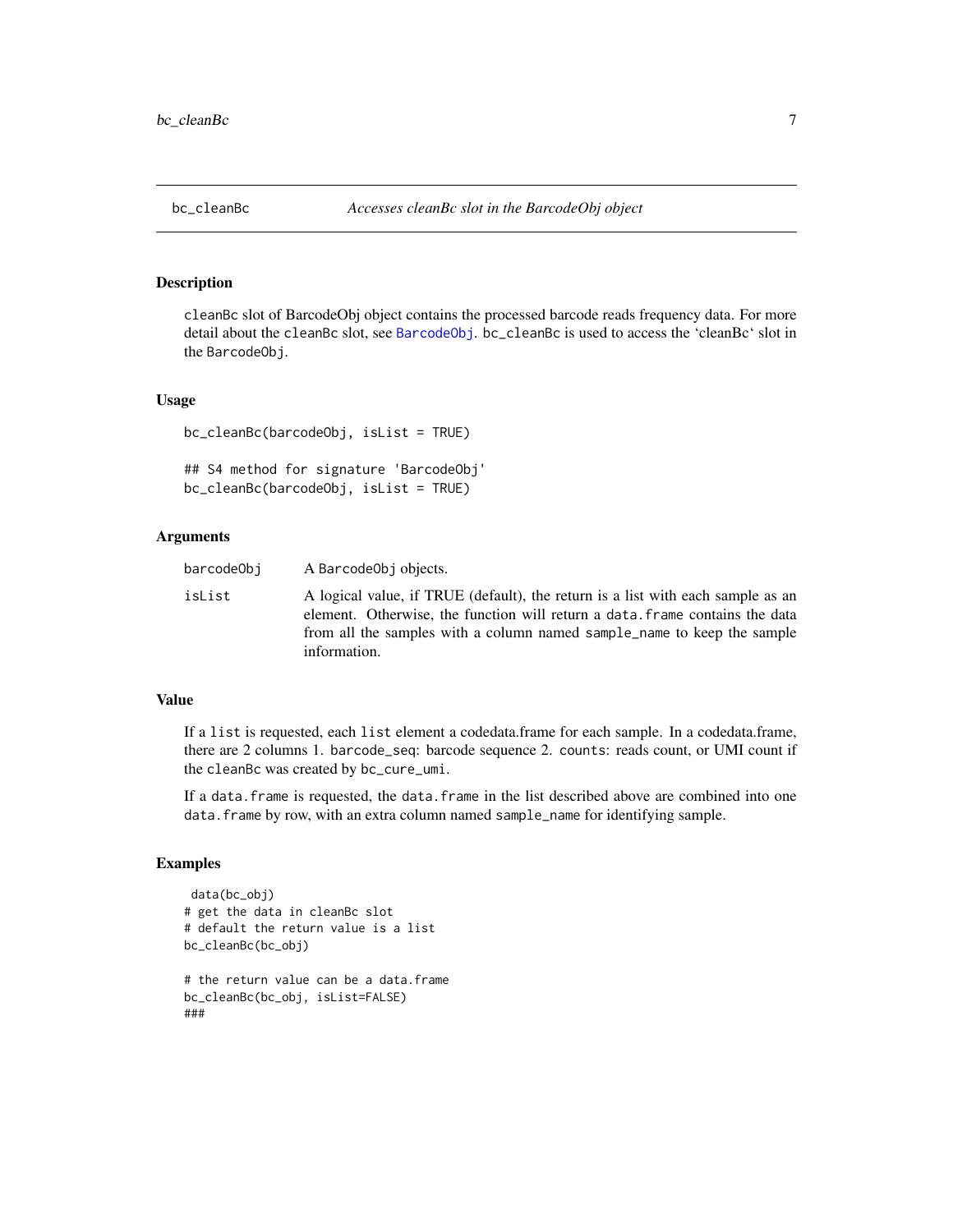<span id="page-7-0"></span>

# Description

bc\_cure\_cluster performs clustering of barcodes by editing distance, and merging the barcodes with similar sequence. This function is only applicable for the BarcodeObj object with a cleanBc slot

#### Usage

```
bc_cure_cluster(
 barcodeObj,
  dist_{th}resh = 1,
 dist_method = "hamm",
 merge_method = "greedy",
  count_threshold = 1000,
  dist_costs = list(replace = 1, insert = 1, delete = 1)
\mathcal{L}## S4 method for signature 'BarcodeObj'
bc_cure_cluster(
  barcodeObj,
 dist_thresh = 1,
  dist_method = "hamm",
 merge_method = "greedy",
  count_threshold = 1000,
  dist_costs = list(replace = 1, insert = 1, delete = 1)
)
```
#### Arguments

| barcodeObj      | A BarcodeObj object.                                                                                                                                                                                                                                                                              |
|-----------------|---------------------------------------------------------------------------------------------------------------------------------------------------------------------------------------------------------------------------------------------------------------------------------------------------|
| dist_thresh     | A single integer or vector of integers with the length of sample count, specifying<br>the editing distance threshold of merging two similar barcode sequences. If the<br>input is a vector, each value in the vector relates to one sample according to the<br>sample order in Barcode0bj object. |
| dist_method     | A character string, specifying the distance algorithm used for evaluating bar-<br>codes similarity. It can be "hamm" for Hamming distance or "leven" for Leven-<br>shtein distance.                                                                                                               |
| merge_method    | A character string specifying the algorithm used to perform the clustering merg-<br>ing of barcodes. Currently only "greedy" is available, in this case, the least<br>abundant barcode is preferentially merged to the most abundant ones.                                                        |
| count_threshold |                                                                                                                                                                                                                                                                                                   |
|                 | An integer, read depth threshold to consider a barcode as a true barcode, when<br>when a barcode with count higher than this threshold it will not be merged into<br>more abundant barcode.                                                                                                       |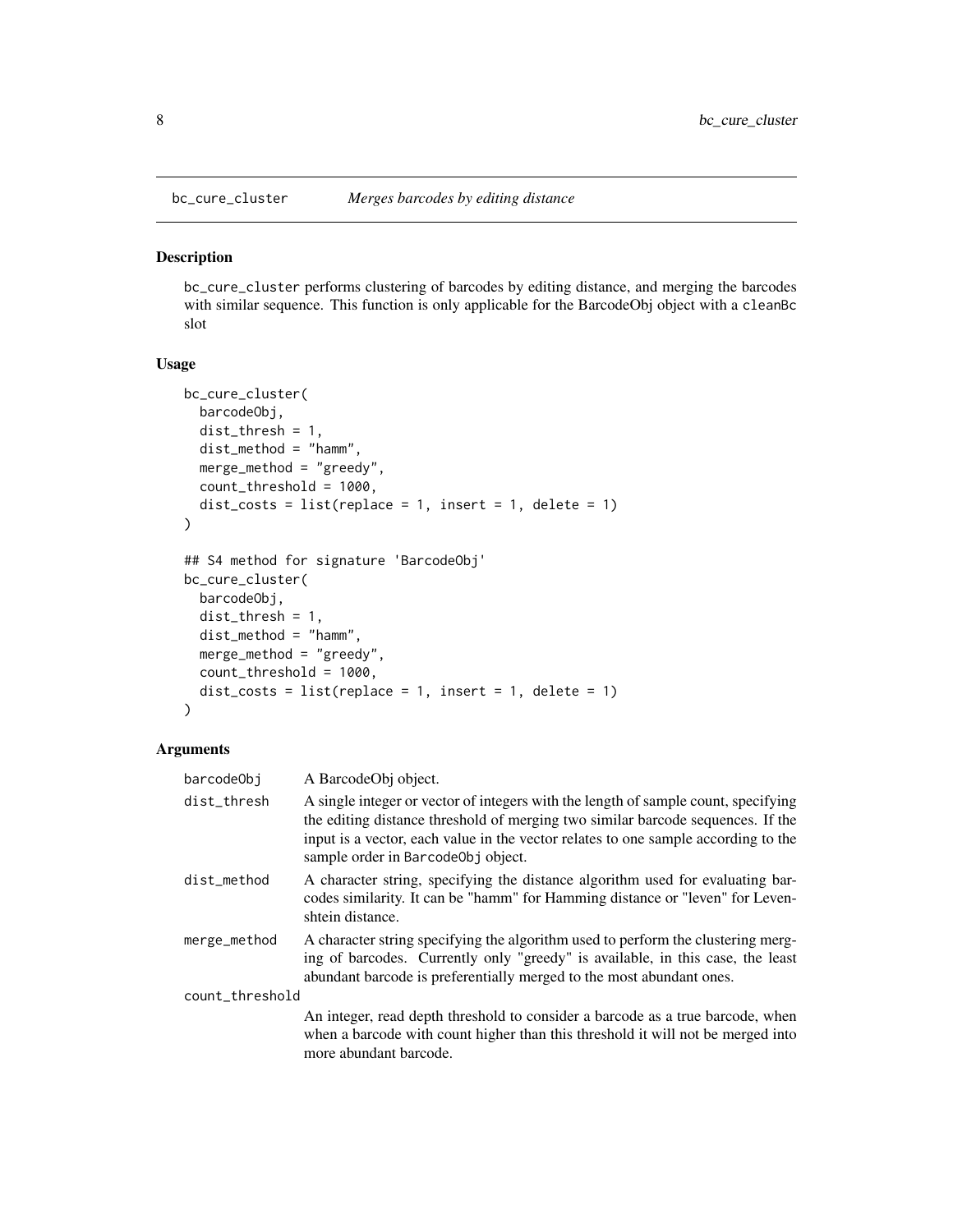dist\_costs A list, the cost of the events of distance algorithm, applicable when Levenshtein distance is applied. The names of vector have to be insert, delete and replace, specifying the weight of insertion, deletion, replacement events respectively. The default cost for each event is 1.

# Value

A BarcodeObj object with cleanBc slot updated.

# Examples

```
data(bc_obj)
d1 <- data.frame(
    seq = c("ACTTCGATCGATCGAAAAGATCGATCGATC",
        "AATTCGATCGATCGAAGAGATCGATCGATC",
        "CCTTCGATCGATCGAAGAAGATCGATCGATC",
        "TTTTCGATCGATCGAAAAGATCGATCGATC",
        "AAATCGATCGATCGAAGAGATCGATCGATC",
        "CCCTCGATCGATCGAAGAAGATCGATCGATC",
        "GGGTCGATCGATCGAAAAGATCGATCGATC",
        "GGATCGATCGATCGAAGAGATCGATCGATC",
        "ACTTCGATCGATCGAACAAGATCGATCGATC",
        "GGTTCGATCGATCGACGAGATCGATCGATC",
        "GCGTCCATCGATCGAAGAAGATCGATCGATC"
        ),
    freq = c(30, 60, 9, 10, 14, 5, 10, 30, 6, 4 , 6
        )
    \lambdapattern <- "([ACTG]{3})TCGATCGATCGA([ACTG]+)ATCGATCGATC"
bc_obj <- bc_extract(list(test = d1), pattern, sample_name=c("test"),
   pattern_type=c(UMI=1, barcode=2))
# Remove barcodes with depth < 5
(bc_cured <- bc_cure_depth(bc_obj, depth=5))
# Do the clustering, merge the less abundent barcodes to the more abundent
# one by hamming distance <= 1
bc_cure_cluster(bc_cured, dist_thresh = 1)
# Levenshtein distance <= 1
bc_cure_cluster(bc_cured, dist_thresh = 2, dist_method = "leven",
   dist_costs = list("insert" = 2, "replace" = 1, "delete" = 2))
###
```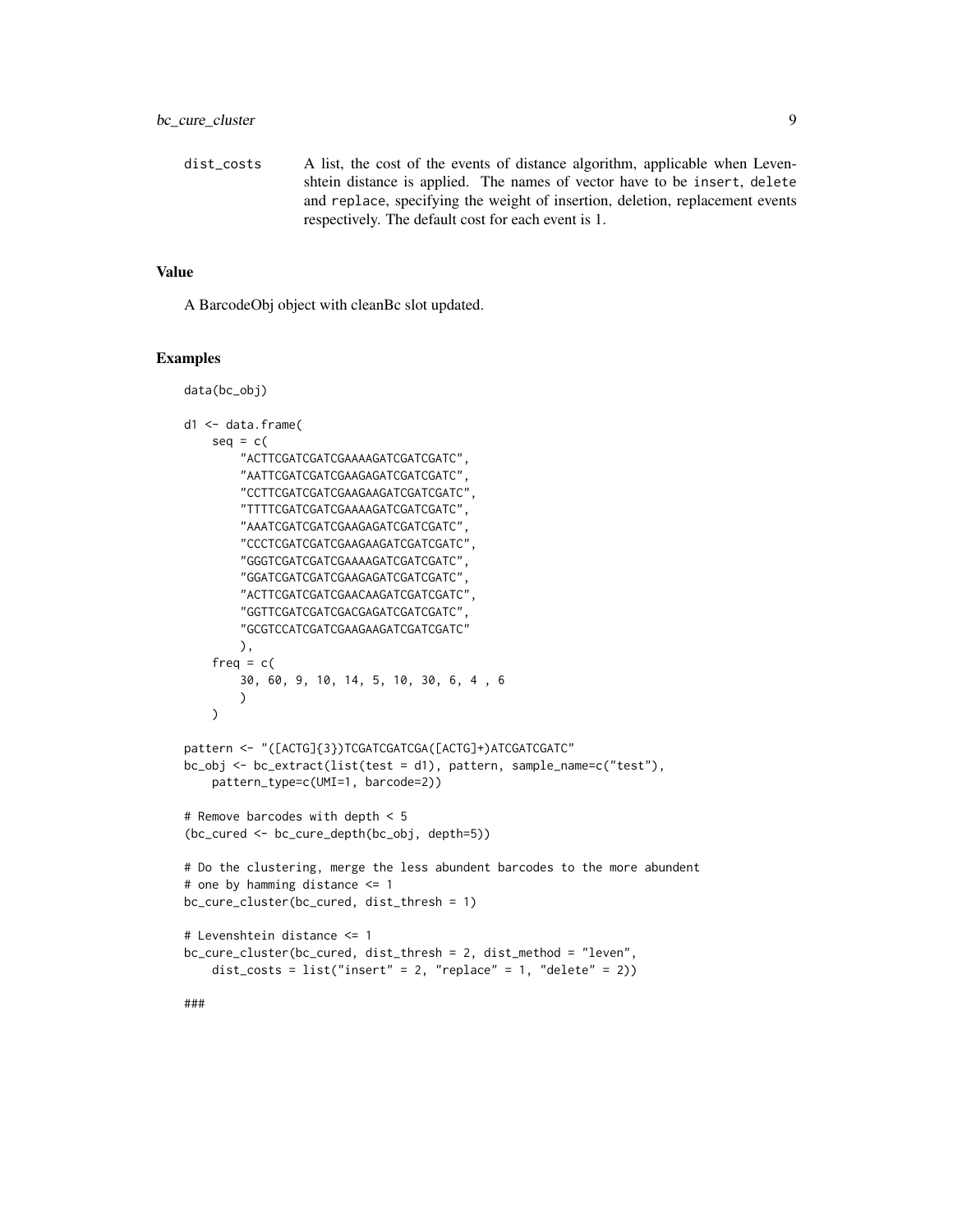<span id="page-9-1"></span><span id="page-9-0"></span>

# Description

bc\_cure\_depth filters barcodes by the read counts or the UMI counts.

## Usage

```
bc\_cure\_depth(barcodeObj, depth = 0, isUpdate = TRUE)## S4 method for signature 'BarcodeObj'
bc_cure_depth(barcodeObj, depth = 0, isUpdate = TRUE)
```
# Arguments

| barcode0bj | A BarcodeObj object.                                                                                                                                                                                                                                                                                                                                                                                                       |
|------------|----------------------------------------------------------------------------------------------------------------------------------------------------------------------------------------------------------------------------------------------------------------------------------------------------------------------------------------------------------------------------------------------------------------------------|
| depth      | A numeric or a vector of numeric, specifying the threshold of minimum count<br>for a barcode to kept. If the input is a vector, if the vector length is not the<br>same to the sample number the element will be repeatedly used. And when the<br>depth argument is a number with negative value, automatic cutoff point will be<br>chosen by bc_auto_cutoff function for each samples. See bc_auto_cutoff<br>for details. |
| isUpdate   | A logical value. If TRUE, the clean B c slot in Barcode Obj will be used pref-<br>erentially, otherwise the messyBc slot will be used. If no cleanBc is available,<br>messyBc will be used instead.                                                                                                                                                                                                                        |

# Value

A BarcodeObj object with cleanBc slot updated or created.

# Examples

data(bc\_obj)

```
d1 <- data.frame(
    seq = c("ACTTCGATCGATCGAAAAGATCGATCGATC",
        "AATTCGATCGATCGAAGAGATCGATCGATC",
        "CCTTCGATCGATCGAAGAAGATCGATCGATC",
        "TTTTCGATCGATCGAAAAGATCGATCGATC",
        "AAATCGATCGATCGAAGAGATCGATCGATC",
        "CCCTCGATCGATCGAAGAAGATCGATCGATC",
        "GGGTCGATCGATCGAAAAGATCGATCGATC",
        "GGATCGATCGATCGAAGAGATCGATCGATC",
        "ACTTCGATCGATCGAACAAGATCGATCGATC",
        "GGTTCGATCGATCGACGAGATCGATCGATC",
        "GCGTCCATCGATCGAAGAAGATCGATCGATC"
```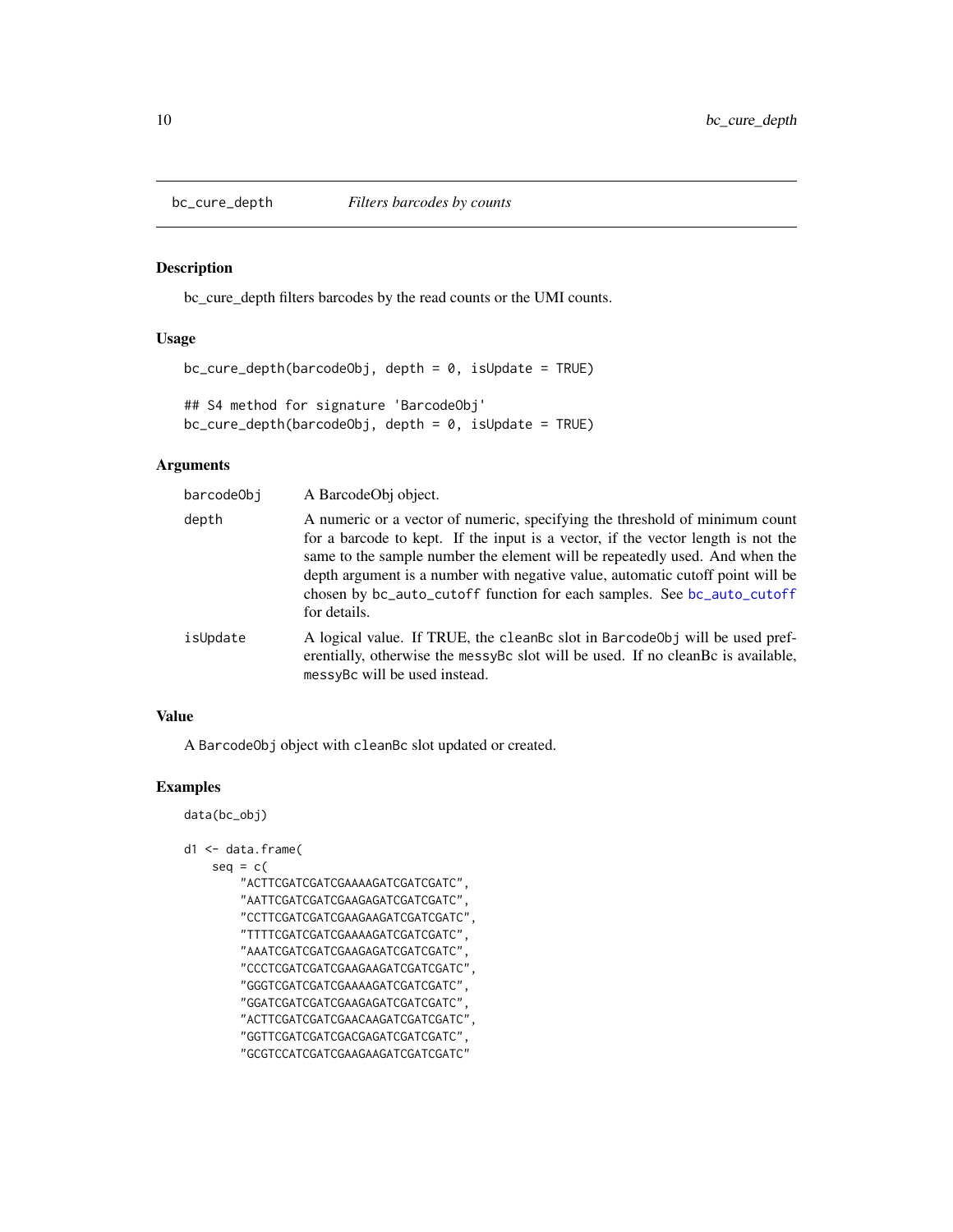```
),
    freq = c(30, 60, 9, 10, 14, 5, 10, 30, 6, 4 , 6
        \lambda\mathcal{L}pattern <- "([ACTG]{3})TCGATCGATCGA([ACTG]+)ATCGATCGATC"
bc_obj <- bc_extract(list(test = d1), pattern, sample_name=c("test"),
   pattern_type=c(UMI=1, barcode=2))
# Remove barcodes with depth < 5
(bc_cured <- bc_cure_depth(bc_obj, depth=5))
bc_2matrix(bc_cured)
# Use UMI information, filter the barcode < 5 UMI
bc_umi_cured <- bc_cure_umi(bc_obj, depth =0, doFish=TRUE, isUniqueUMI=TRUE)
bc_cure_depth(bc_umi_cured, depth = 5)
###
```

```
bc_cure_umi Filters UMI-barcode tag by counts
```
# Description

When the UMI is applied, bc\_cure\_umi can filter the UMI-barcode tags by counts.

#### Usage

```
bc_cure_umi(barcodeObj, depth = 2, doFish = FALSE, isUniqueUMI = FALSE)
## S4 method for signature 'BarcodeObj'
bc_cure_umi(barcodeObj, depth = 2, doFish = FALSE, isUniqueUMI = FALSE)
```
#### Arguments

| barcode0bj  | A BarcodeObj object.                                                                                                                                                                                                                                                                                                          |
|-------------|-------------------------------------------------------------------------------------------------------------------------------------------------------------------------------------------------------------------------------------------------------------------------------------------------------------------------------|
| depth       | A numeric or a vector of numeric, specifying the UMI-barcode tag count thresh-<br>old. Only the barcodes with UMI-barcode tag count larger than the threshold are<br>kept.                                                                                                                                                    |
| doFish      | A logical value, if true, for barcodes with UMI read depth above the threshold,<br>"fish" for identical barcodes with UMI read depth below the threshold. The<br>consequence of do Fish will not increase the number of identified barcodes, but<br>the UMI counts will increase due to including the low depth UMI barcodes. |
| isUniqueUMI | A logical value, In the case that a UMI relates to several barcodes, if you believe<br>that the UMI is absolute unique, then only the UMI-barcodes tags with highest<br>count are chosen for each UMI.                                                                                                                        |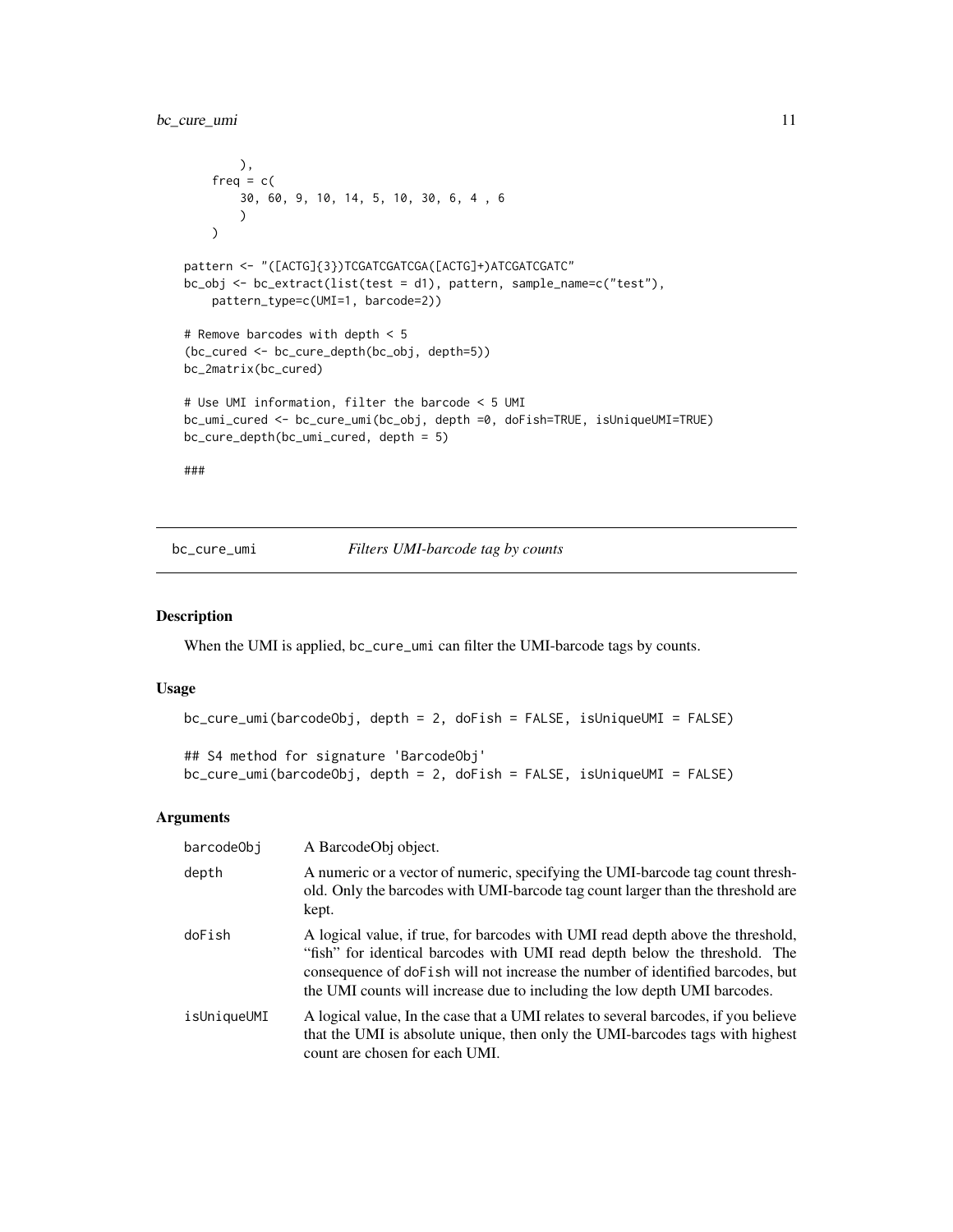<span id="page-11-0"></span>When invoke this function, it processes the data with following steps:

- 1. (if isUniqueUMI is TRUE) Find dominant sequence in each UMI.
- 2. UMI-barcode depth filtering.
- 3. (if doFish is TRUE) Fishing the UMI with low UMI-barcode depth.

# Value

A BarcodeObj object with cleanBc slot updated (or created).

#### Examples

```
data(bc_obj)
d1 <- data.frame(
   seq = c("ACTTCGATCGATCGAAAAGATCGATCGATC",
       "AATTCGATCGATCGAAGAGATCGATCGATC",
       "CCTTCGATCGATCGAAGAAGATCGATCGATC",
       "TTTTCGATCGATCGAAAAGATCGATCGATC",
       "AAATCGATCGATCGAAGAGATCGATCGATC",
       "CCCTCGATCGATCGAAGAAGATCGATCGATC",
       "GGGTCGATCGATCGAAAAGATCGATCGATC",
       "GGATCGATCGATCGAAGAGATCGATCGATC",
       "ACTTCGATCGATCGAACAAGATCGATCGATC",
       "GGTTCGATCGATCGACGAGATCGATCGATC",
       "GCGTCCATCGATCGAAGAAGATCGATCGATC"
      ),
   freq = c(30, 60, 9, 10, 14, 5, 10, 30, 6, 4 , 6
       )
  \mathcal{L}pattern <- "([ACTG]{3})TCGATCGATCGA([ACTG]+)ATCGATCGATC"
bc_obj <- bc_extract(list(test = d1), pattern, sample_name=c("test"),
   pattern_type=c(UMI=1, barcode=2))
# Use UMI information to remove the barcode < 5 UMI-barcode tags
bc_umi_cured <- bc_cure_umi(bc_obj, depth =0, doFish=TRUE, isUniqueUMI=TRUE)
bc_cure_depth(bc_umi_cured, depth = 5)
```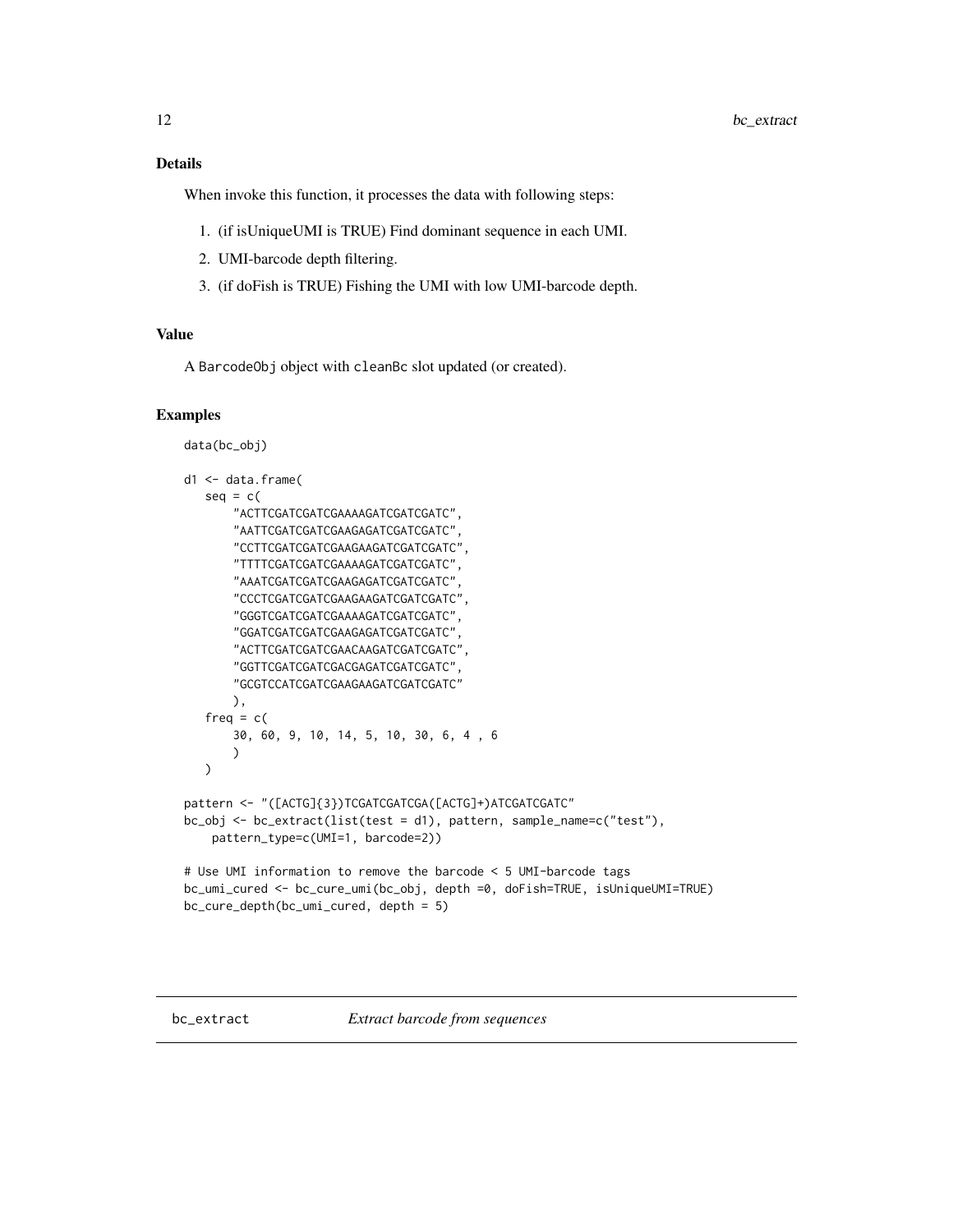# bc\_extract 13

#### Description

bc\_extract identifies the barcodes (and UMI) from the sequences using regular expressions. pattern and pattern\_type arguments are necessary, which provide the barcode (and UMI) pattern and their location within the sequences.

#### Usage

```
bc_extract(
  x,
  pattern = ",
  sample_name = NULL,
  metadata = NULL,
 maxLDist = 0,
 pattern_type = c(barcode = 1),
  costs = list(sub = 1, ins = 99, del = 99),ordered = TRUE
\lambda## S4 method for signature 'data.frame'
bc_extract(
 x,
 pattern = ",
 sample_name = NULL,
  maxLDist = 0,
 pattern_type = c(barcode = 1),
 costs = list(sub = 1, ins = 99, del = 99),
  ordered = TRUE
)
## S4 method for signature 'ShortReadQ'
bc_extract(
  x,
  pattern = ",
  sample_name = NULL,
 maxLDist = 0,
 pattern_type = c(barcode = 1),
  costs = list(sub = 1, ins = 99, del = 99),ordered = TRUE
)
## S4 method for signature 'DNAStringSet'
bc_extract(
  x,
 pattern = ",
  sample_name = NULL,
 maxLDist = 0,
  pattern_type = c(barcode = 1),costs = list(sub = 1, ins = 99, del = 99),
```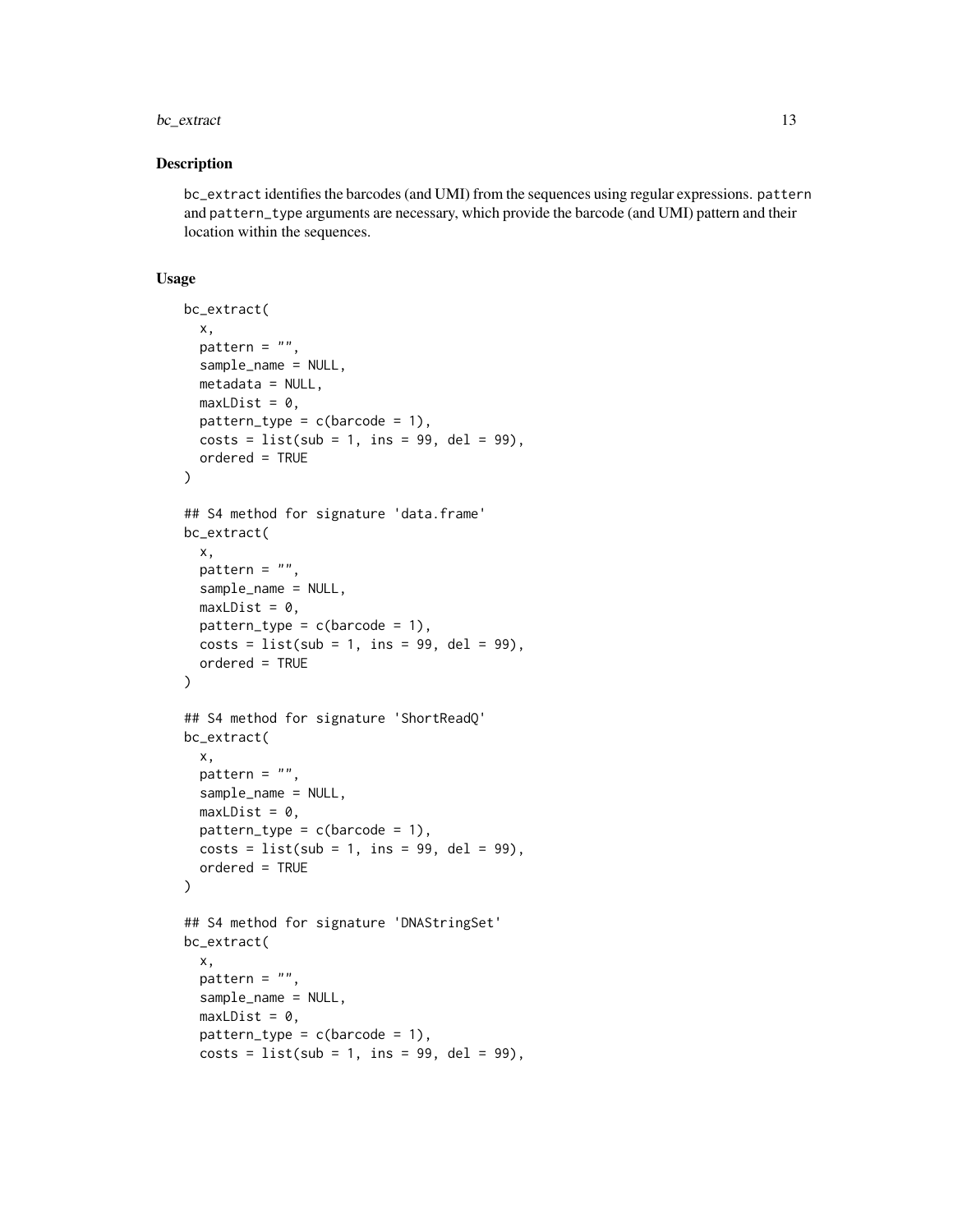```
ordered = TRUE
\lambda## S4 method for signature 'integer'
bc_extract(
 x,
 pattern = ",
 sample_name = NULL,
 maxLDist = 0,
 pattern_type = c(barcode = 1),costs = list(sub = 1, ins = 99, del = 99),ordered = TRUE
)
## S4 method for signature 'character'
bc_extract(
 x,
 pattern = ",
 sample_name = NULL,
 metadata = NULL,maxLDist = 0,
 pattern_type = c(barcode = 1),costs = list(sub = 1, ins = 99, del = 99),ordered = TRUE
\mathcal{L}## S4 method for signature 'list'
bc_extract(
 x,
 pattern = "",sample_name = NULL,
 metadata = NULL,
 maxLDist = 0,
 pattern_type = c(barcode = 1),costs = list(sub = 1, ins = 99, del = 99),ordered = TRUE
\lambda
```
# Arguments

| x           | A single or a list of fastq file, ShortReadQ, DNAStringSet, data.frame, or named<br>integer.                                                                                                                                                    |
|-------------|-------------------------------------------------------------------------------------------------------------------------------------------------------------------------------------------------------------------------------------------------|
| pattern     | A string, specifying the regular expression with capture. It matchs the barcode<br>(and UMI) with capture pattern.                                                                                                                              |
| sample_name | A string vector, applicable when x is a list or fast qfile vector. This argument<br>specifies the sample names. If not provided, the function will look for sample<br>name in the rownames of metadata, the fast quarter are or the list names. |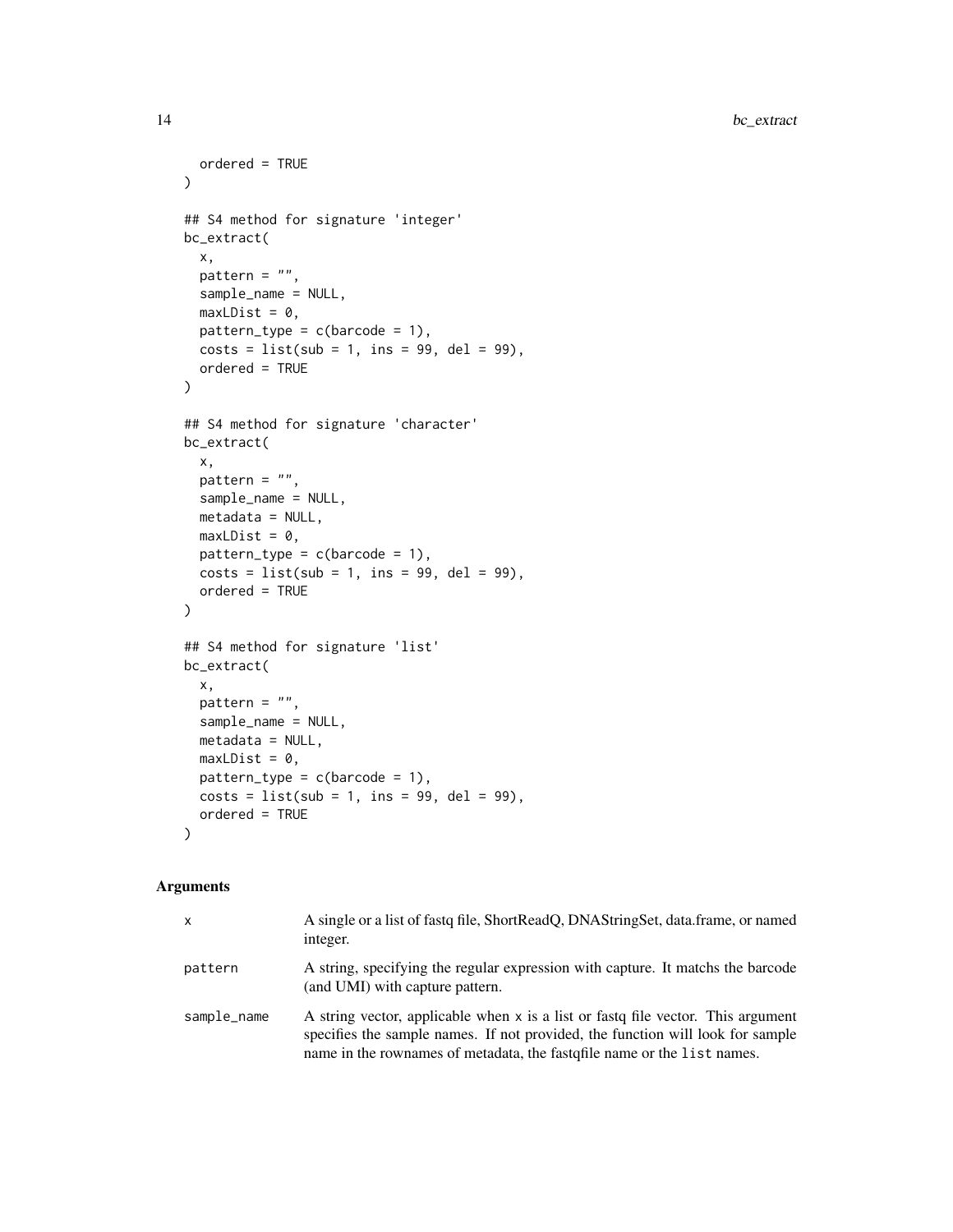# <span id="page-14-0"></span>bc\_extract 15

| metadata     | A data. frame with sample names as the row names, and each metadata record<br>by column, specifying the sample characteristics.                                                                                                                                                                                                      |
|--------------|--------------------------------------------------------------------------------------------------------------------------------------------------------------------------------------------------------------------------------------------------------------------------------------------------------------------------------------|
| maxLDist     | A integer. The mismatch threshold for barcode matching, when maxLDist is<br>0, the str_match is invoked for barcode matching which is faster, otherwise<br>aregexec is invoked and the costs parameters can be used to specifying the<br>weight of the distance calculation.                                                         |
| pattern_type | A vector. It defines the barcode (and UMI) capture group. See Details.                                                                                                                                                                                                                                                               |
| costs        | A named list, applicable when $maxLDist > 0$ , specifying the weight of each<br>mismatch events while extracting the barcodes. The list element name have<br>to be sub (substitution), ins (insertion) and del (deletion). The default value<br>is list(sub = 1, ins = 99, del = 99). See aregexec for more detail informa-<br>tion. |
| ordered      | A logical value. If the value is true, the return barcodes (UMI-barcode tags) are<br>sorted by the reads counts.                                                                                                                                                                                                                     |

# Details

The pattern argument is a regular expression, the capture operation () identifying the barcode or UMI. pattern\_type argument annotates capture, denoting the UMI or the barcode captured pattern. In the example:

([ACTG]{3})TCGATCGATCGA([ACTG]+)ATCGATCGATC |---------| starts with 3 base pairs UMI. |----------| constant sequence in the backbone. |-------| flexible barcode sequences. |---------| 3' constant sequence.

In UMI part [ACGT]{3}, [ACGT] means it can be one of the "A", "C", "G" and "T", and {3} means it repeats 3 times. In the barcode pattern [ACGT]+, the + denotes that there is at least one of the A or C or G or T.

# Value

This function returns a BarcodeObj object if the input is a list or a vector of Fastq files, otherwise it returns a data.frame. In the later case the data.frame has 5 columns:

- 1. reads\_seq: full sequence.
- 2. match\_seq: part of the full sequence matched by pattern.
- 3. umi\_seq (optional): UMI sequence, applicable when there is UMI in 'pattern' and 'pattern\_type' argument.
- 4. barcode\_seq: barcode sequence.
- 5. count: reads number.

The match\_seq is part of reads\_seq; The umi\_seq and barcode\_seq are part of match\_seq. The reads\_seq is the full sequence, and is unique id for each record (row), On the contrast, match\_seq, umi\_seq or barcode\_seq may duplicated between rows.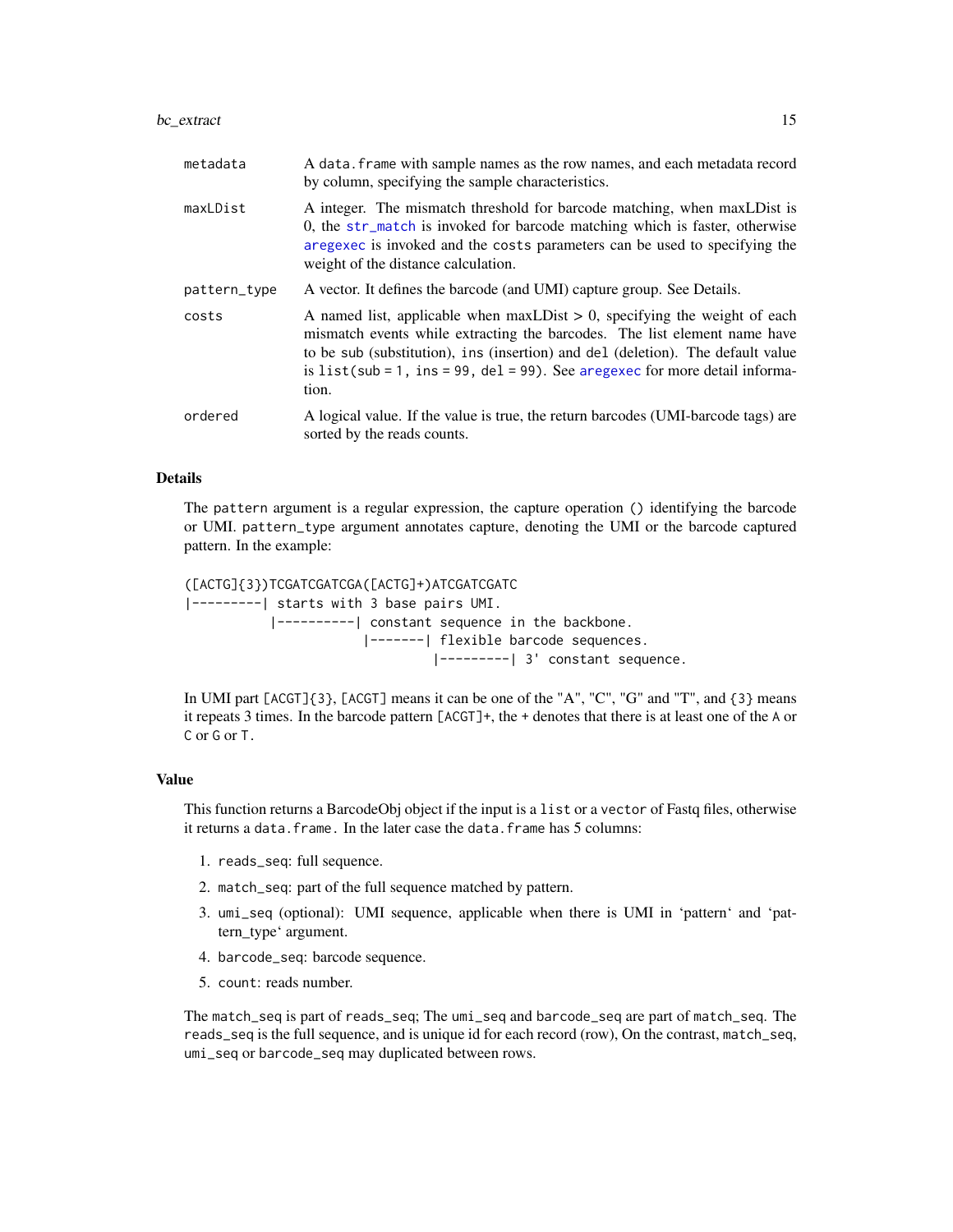#### Examples

```
fq_file <- system.file("extdata", "simple.fq", package="CellBarcode")
library(ShortRead)
# barcode from fastq file
bc_extract(fq_file, pattern = "AAAAA(.*)CCCCC")
# barcode from ShortReadQ object
sr <- readFastq(fq_file) # ShortReadQ
bc_extract(sr, pattern = "AAAAA(.*)CCCCC")
# barcode from DNAStringSet object
ds <- sread(sr) # DNAStringSet
bc_extract(ds, pattern = "AAAAA(.*)CCCCC")
# barcode from integer vector
iv \le tables(ds, n = Inf)$top # integer vector
bc_extract(iv, pattern = "AAAAA(.*)CCCCC")
# barcode from data.frame
df \leq data.frame(seq = names(iv), freq = as.integer(iv)) # data.frame
bc_extract(df, pattern = "AAAAA(.*)CCCCC")
# barcode from list of DNAStringSet
l < - list(sample1 = ds, sample2 = ds) # list
bc\_extract(1, pattern = "AAAAA(*)CCCC")# Extract UMI and barcode
d1 <- data.frame(
    seq = c("ACTTCGATCGATCGAAAAGATCGATCGATC",
        "AATTCGATCGATCGAAGAGATCGATCGATC",
        "CCTTCGATCGATCGAAGAAGATCGATCGATC",
        "TTTTCGATCGATCGAAAAGATCGATCGATC",
        "AAATCGATCGATCGAAGAGATCGATCGATC",
        "CCCTCGATCGATCGAAGAAGATCGATCGATC",
        "GGGTCGATCGATCGAAAAGATCGATCGATC",
        "GGATCGATCGATCGAAGAGATCGATCGATC",
        "ACTTCGATCGATCGAACAAGATCGATCGATC",
        "GGTTCGATCGATCGACGAGATCGATCGATC",
       "GCGTCCATCGATCGAAGAAGATCGATCGATC"
       ),
    freq = c(30, 60, 9, 10, 14, 5, 10, 30, 6, 4 , 6
   )
  )
# barcode backbone with UMI and barcode
pattern <- "([ACTG]{3})TCGATCGATCGA([ACTG]+)ATCGATCGATC"
bc_extract(
   list(test = d1),pattern,
```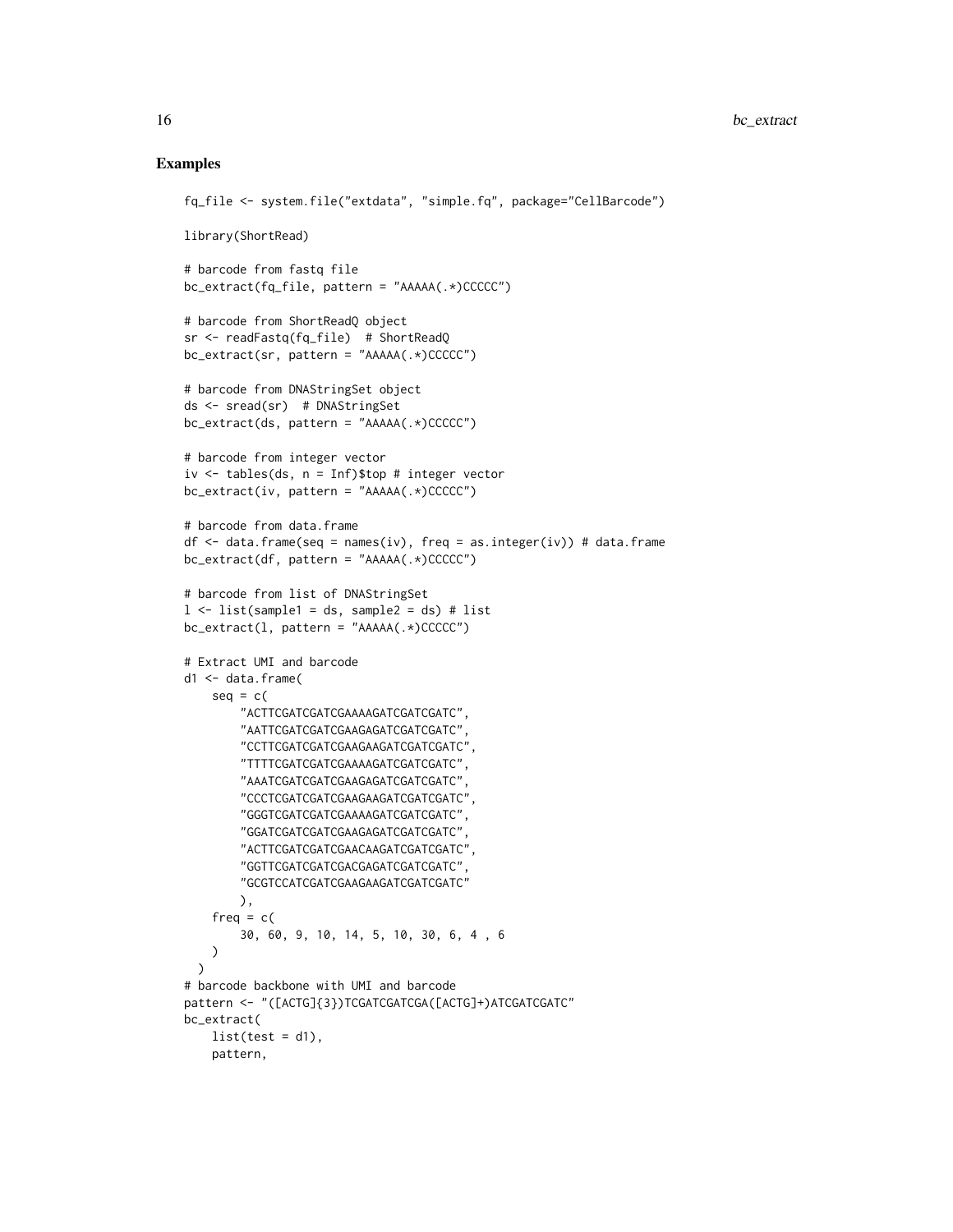# <span id="page-16-0"></span>bc\_messyBc 17

```
sample_name=c("test"),
pattern_type=c(UMI=1, barcode=2))
```
###

bc\_messyBc *Accesses messyBc slot in the BarcodeObj object*

# Description

messyBc slot of BarcodeObj object contains the raw barcode reads frequency data. For more detail about the messyBc slot, see [BarcodeObj](#page-1-1). bc\_messyBc is used to access the 'messyBc' slot in the BarcodeObj.

#### Usage

bc\_messyBc(barcodeObj, isList = TRUE)

## S4 method for signature 'BarcodeObj' bc\_messyBc(barcodeObj, isList = TRUE)

#### Arguments

| barcodeObi | A Barcode0b i objects.                                                                                                                                                                                                                                     |
|------------|------------------------------------------------------------------------------------------------------------------------------------------------------------------------------------------------------------------------------------------------------------|
| isList     | A logical value, if TRUE (default), the return is a list with each sample as an<br>element. Otherwise, the function will return a data, frame contains the data<br>from all the samples with a column named sample_name to keep the sample<br>information. |

# Value

If a list is requested, in the list each element is a data.frame corresponding to the successive samples. Each data.frame has 5 columns: 1. reads\_seq: full read sequence before parsing. 2. match\_seq: the sequence matched by pattern given to bc\_extract. 3. umi\_seq (optional): UMI sequence. 4. barcode\_seq: barcode sequence. 5. count: how many reads a full sequence has. In this table, barcode\_seq value can be duplicated, as two different full read sequences can contain the same barcode sequence, due to the diversity of the UMI or mutations in the constant region.

#' If a data. frame is requested, the data. frame in the list described above are combined into one data. frame by row, with an extra column named sample\_name for identifying sample.

#### Examples

```
data(bc_obj)
# get the data in messyBc slot
# default the return value is a list
bc_messyBc(bc_obj)
```
# the return value can be a data.frame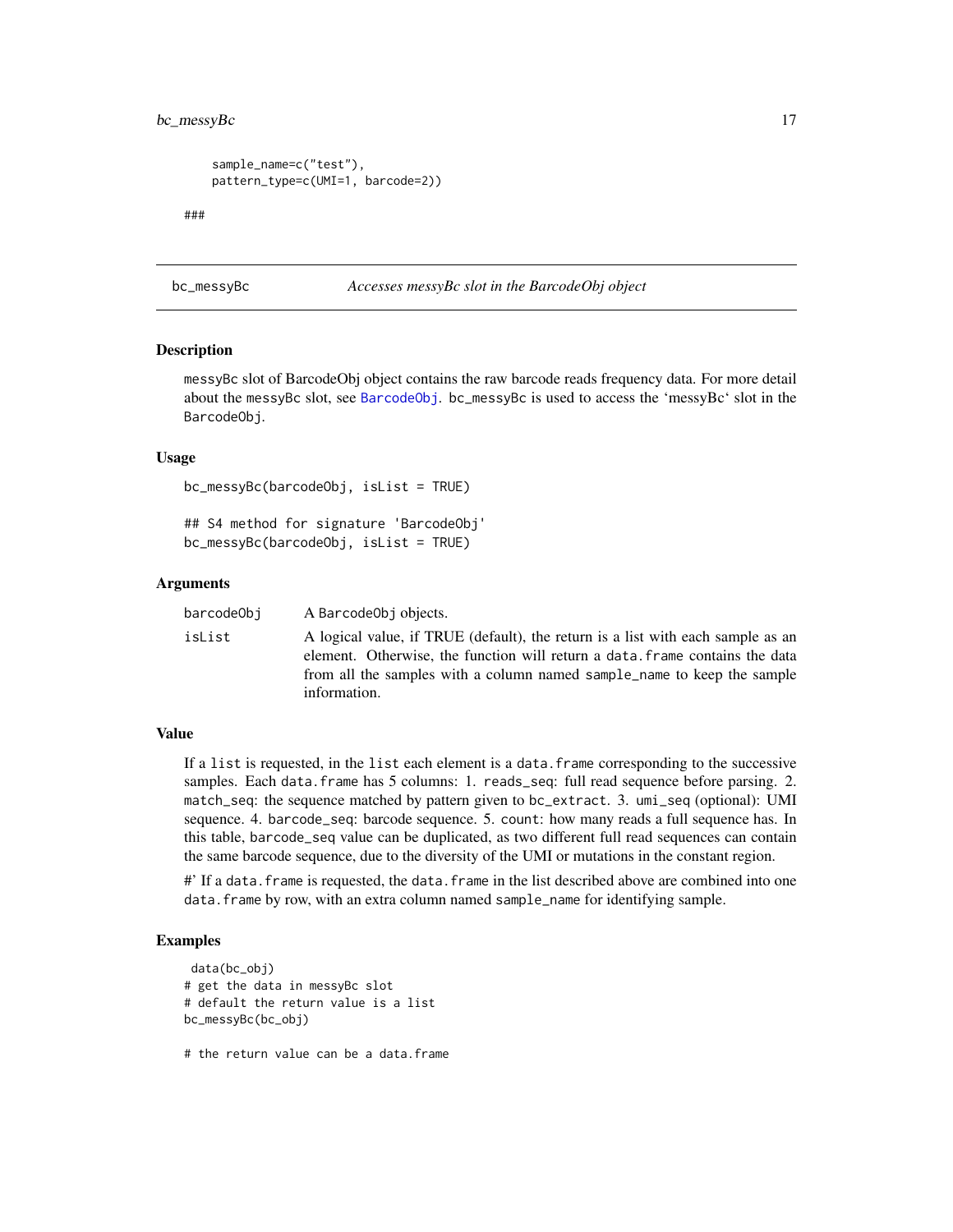```
bc_messyBc(bc_obj, isList=FALSE)
###
```
# bc\_meta *Accesses and sets metadata in BarcodeObj object*

# Description

Sample information is kept in metadata. bc\_meta is for accessing and updating metadata in BarcodeObj object

#### Usage

bc\_meta(barcodeObj)

bc\_meta(barcodeObj, key = NULL) <- value

## S4 method for signature 'BarcodeObj' bc\_meta(barcodeObj)

## S4 replacement method for signature 'BarcodeObj' bc\_meta(barcodeObj, key = NULL) <- value

# Arguments

| barcodeObi | A Barcode0bj object.                                                                                                                                                                                                                                                                     |
|------------|------------------------------------------------------------------------------------------------------------------------------------------------------------------------------------------------------------------------------------------------------------------------------------------|
| key        | A string, identifying the metadata record name to be modified.                                                                                                                                                                                                                           |
| value      | A string vector or a data frame. If the value is a vector, it should have the same<br>length of sample number in the BarcodeObj object. Otherwise, if the value is<br>data. frame, the row name of the data. frame should be the sample name, and<br>each column as a metadata variable. |

#### Value

A data.frame

# Examples

```
data(bc_obj)
```
# get the metadata data.frame bc\_meta(bc\_obj)

# assign value to a metadata by \$ operation bc\_meta(bc\_obj)\$phenotype <- c("l", "b")

```
# assign value to a metasta by "key" argument
bc_meta(bc_obj, key = "sample_type") <- c("l", "b")
```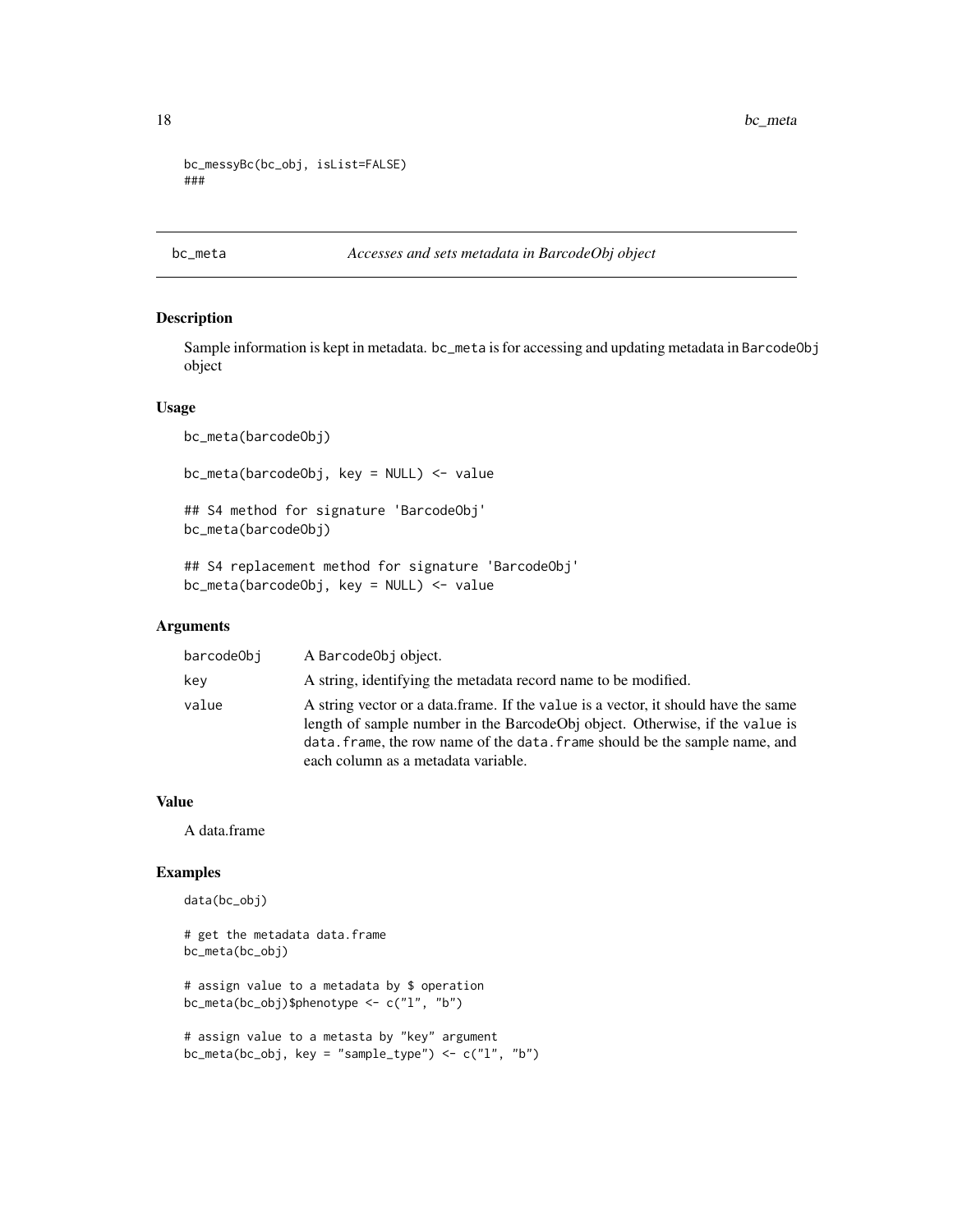#### <span id="page-18-0"></span>bc\_names 19

```
# show the updated metadata
bc_meta(bc_obj)
# assign a new data.frame to metadata
metadata <- data.frame(
    sample_name <- c("test1", "test2"),
    phenotype \leq c("l", "b")
    \lambdarownames(metadata) = bc_names(bc_obj)
bc_meta(bc_obj) <- metadata
###
```
bc\_names *Access & update sample names in BarcodeObj & and BarcodeQcSet*

# Description

Get or update sample names in BarcodeObj object and BarcodeQcSet.

# Usage

```
bc_names(x)
bc\_names(x) <- value
## S4 method for signature 'BarcodeObj'
bc_names(x)
## S4 replacement method for signature 'BarcodeObj, character'
bc\_names(x) <- value
## S4 method for signature 'BarcodeQcSet'
bc_names(x)
## S4 replacement method for signature 'BarcodeQcSet,ANY'
bc\_names(x) <- value
```
#### Arguments

|       | A BarcodeObj object or a BarcodeQcSet object.                                   |
|-------|---------------------------------------------------------------------------------|
| value | A character vector setting the new sample names, with the length of the samples |
|       | number in BarcodeObj or BarcodeQcSet object.                                    |

# Value

A character vector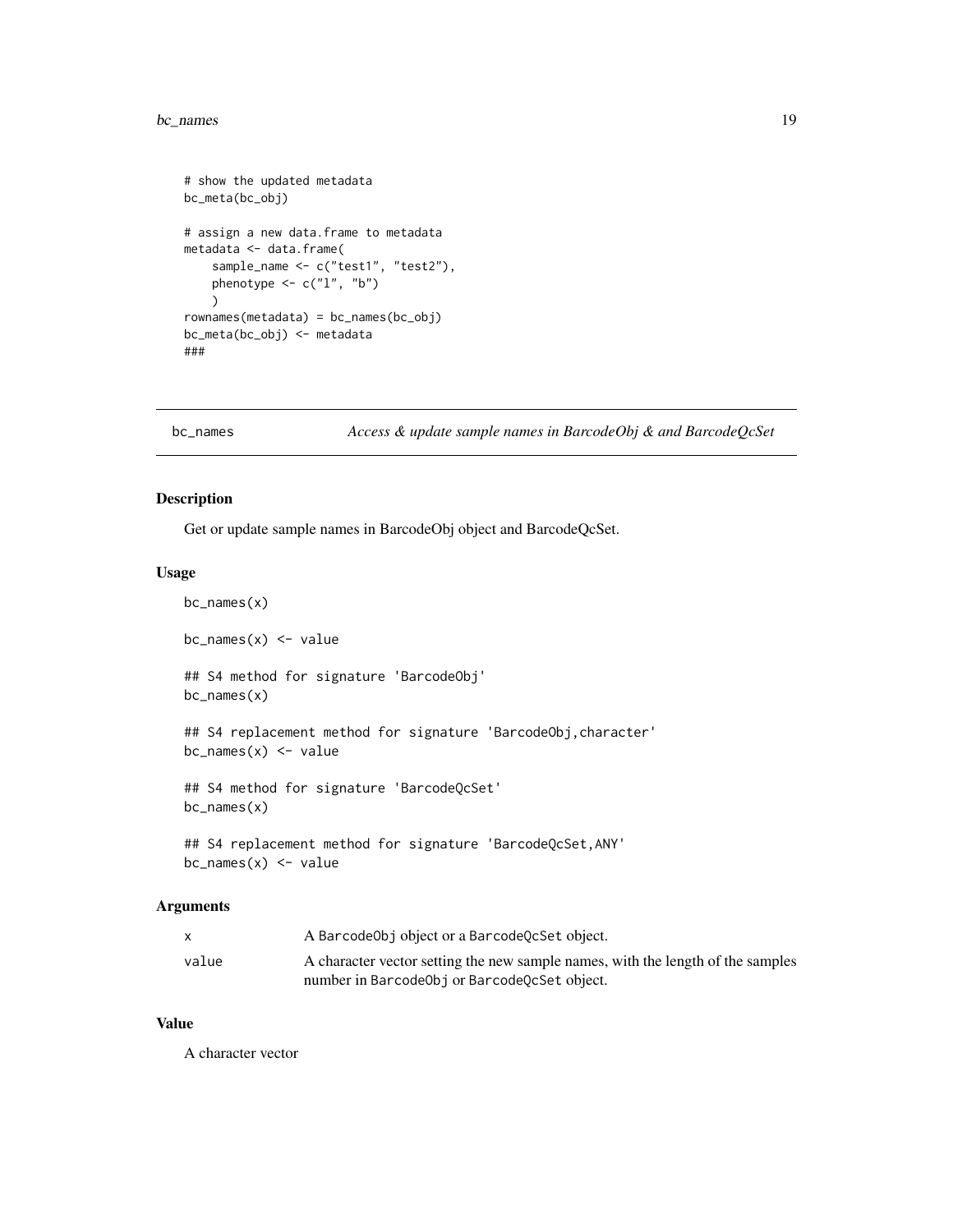# Examples

data(bc\_obj)

bc\_names(bc\_obj) bc\_names(bc\_obj) <- c("new1", "new2")

#### bc\_obj *A dummy BarcodeObj object*

#### Description

Dataset contains a BarcodeObj with makeup barcode data.

# Usage

data(bc\_obj)

# Format

This is a BarcodeObj object

#### Source

This is a BarcodeObj object derived from makeup data by:

```
d1 = data.frame(seq = c("ACTTCGATCGATCGAAAAGATCGATCGATC",
       "AATTCGATCGATCGAAGAGATCGATCGATC",
       "CCTTCGATCGATCGAAGAAGATCGATCGATC",
       "TTTTCGATCGATCGAAAAGATCGATCGATC",
       "AAATCGATCGATCGAAGAGATCGATCGATC",
       "CCCTCGATCGATCGAAGAAGATCGATCGATC",
       "GGGTCGATCGATCGAAAAGATCGATCGATC",
       "GGATCGATCGATCGAAGAGATCGATCGATC",
       "ACTTCGATCGATCGAACAAGATCGATCGATC",
       "GGTTCGATCGATCGACGAGATCGATCGATC",
       "GCGTCCATCGATCGAAGAAGATCGATCGATC"
       ),
    freq = c(30, 60, 9, 10, 14, 5, 10, 30, 6, 4 , 6
        )
    \lambdad2 = data.frame(seq = c("ACTTCGATCGATCGAAACGATCGATCGATC",
```
<span id="page-19-0"></span>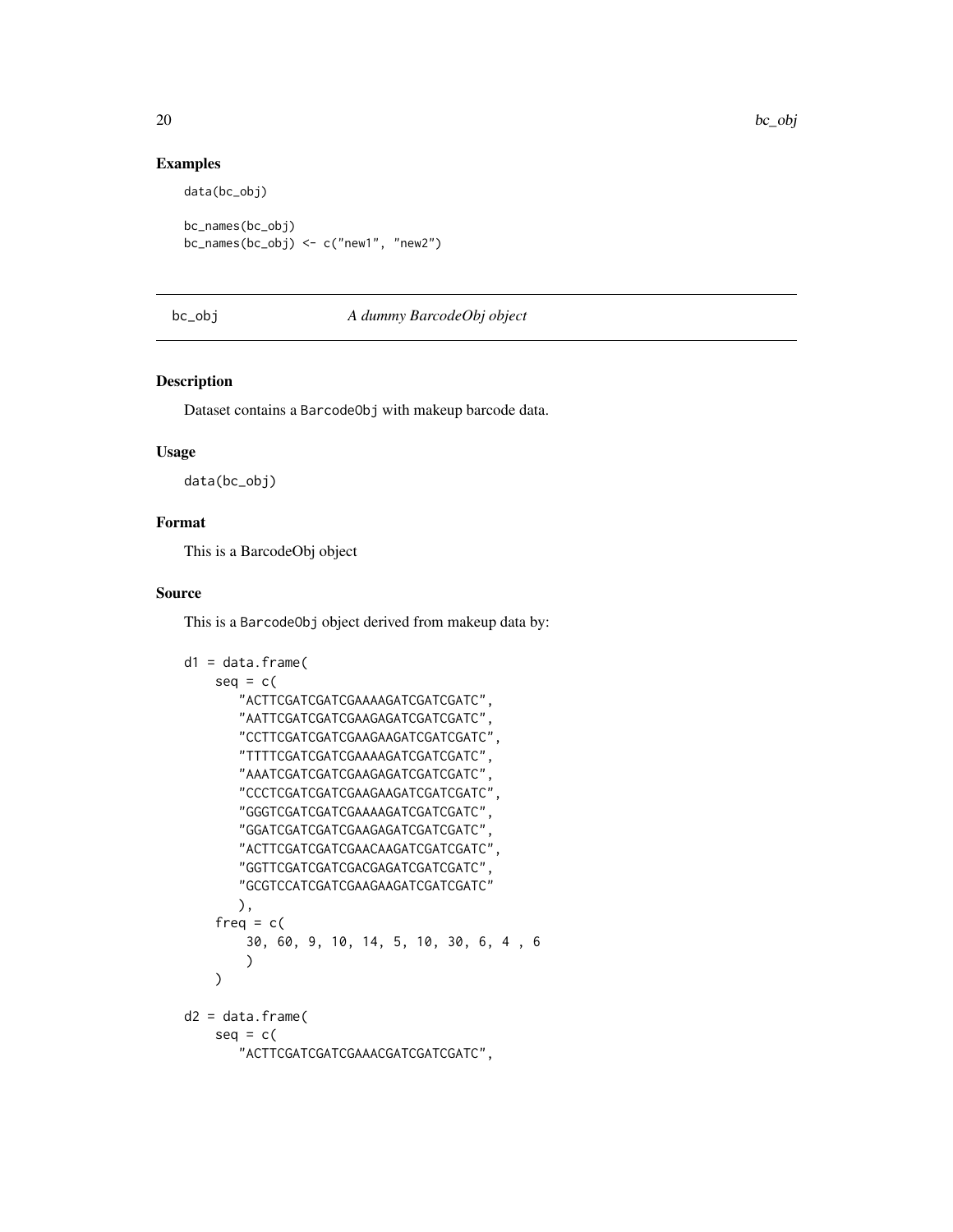```
"AATTCGATCGATCGAAGAGATCGATCGATC",
       "TTTTCGATCGATCGAAAAGATCGATCGATC",
       "AAATCGATCGATCGAAGAGATCGATCGATC",
       "CCCTCGATCGATCGAAGAAGATCGATCGATC",
       "GGGTCGATCGATCGAAAAGATCGATCGATC",
       "GGATCGATCGATCGAAGAGATCGATCGATC",
       "ACTTCGATCGATCGAACAAGATCGATCGATC",
       "GGTTCGATCGATCGACGAGATCGATCGATC",
       "GCGTCCATCGATCGAAGAAGATCGATCGATC"
       ),
    freq = c(30, 9, 10, 14, 5, 10, 30, 6, 4 , 6
        )
    )
pattern = "TCGATCGATCGA([ACTG]+)ATCGATCGATC"
bc\_obj = bc\_extract(list(test1 = d1, test2 = d2),pattern, sample_name=c("test1", "test2"))
bc_obj = bc_cure_depth(bc_obj, depth=5)
# save the dummy data
# save(bc_obj, file = "./data/bc_obj.RData")
###
```
bc\_plot\_mutual *Barcode read count 2D scatter plot of sample combination*

#### Description

Draw barcode count scatter plot for all pairwise combination of samples within a BarcodeObj object. It uses cleanBc slot in the BarcodeObj object is used to draw the figure. If the BarcodeObj object does not have a cleanBc slot, you have to run the bc\_cure\* functions in ahead, such as [bc\\_cure\\_depth](#page-9-1), [bc\\_cure\\_umi](#page-10-1).

#### Usage

```
bc_plot_mutual(
  barcodeObj,
  count_marks = NULL,
  highlight = NULL,log_coord = TRUE,
  alpha = 0.7)
```
## S4 method for signature 'BarcodeObj'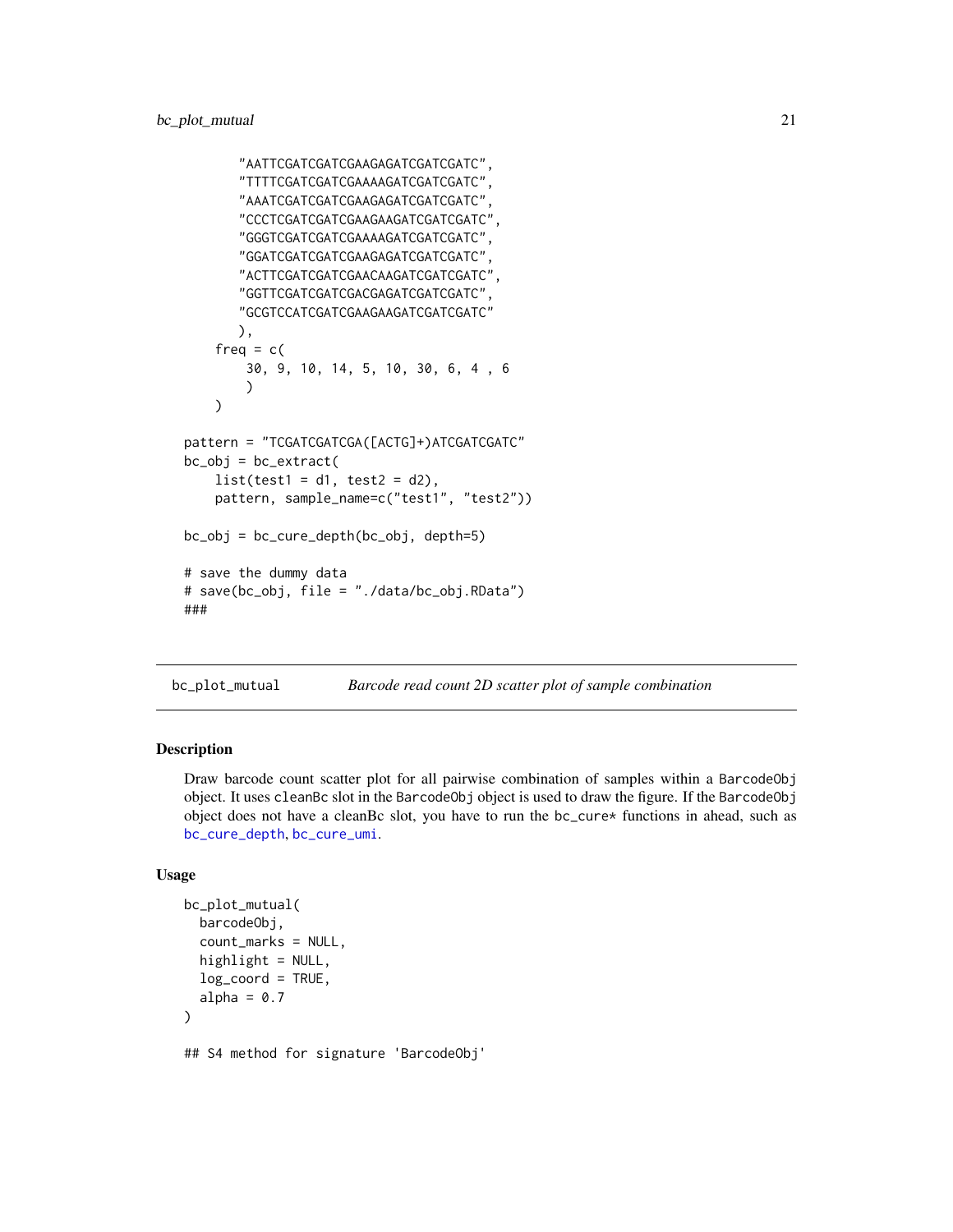```
bc_plot_mutual(
  barcodeObj,
  count_marks = NULL,
 highlight = NULL,
  log_coord = TRUE,
  alpha = 0.7)
```
# Arguments

| barcode0bj  | A Barcode Obj object, which has a clean Bc slot                                                                |
|-------------|----------------------------------------------------------------------------------------------------------------|
| count_marks | A numeric or numeric vector, specifying the read count cutoff in the scatter plot<br>for each sample.          |
| highlight   | A character vector, specifying the barcodes to be highlighted.                                                 |
| $log$ coord | A logical value, if TRUE (default), the x and y coordinates of the scatter plot<br>will be logarized by log10. |
| alpha       | A numeric between 0 and 1, specifies the transparency of the dots in the scatter<br>plot.                      |

# Value

A scatter plot matrix.

#### Examples

data(bc\_obj)

bc\_plot\_mutual(barcodeObj=bc\_obj, count\_marks=c(30, 20)) ###

bc\_plot\_pair *Barcode read count 2D scatter plot for given pairs*

# Description

Draws scatter plot for barcode read count between given pairs of samples with a BarcodeObj object. This function will return scatter plot matrix contains the scatter plots for all given sample pairs.

#### Usage

```
bc_plot_pair(
  barcodeObj,
  sample_x,
  sample_y,
  count_marks_x = NULL,
  count_marks_y = NULL,
  highlight = NULL,
```
<span id="page-21-0"></span>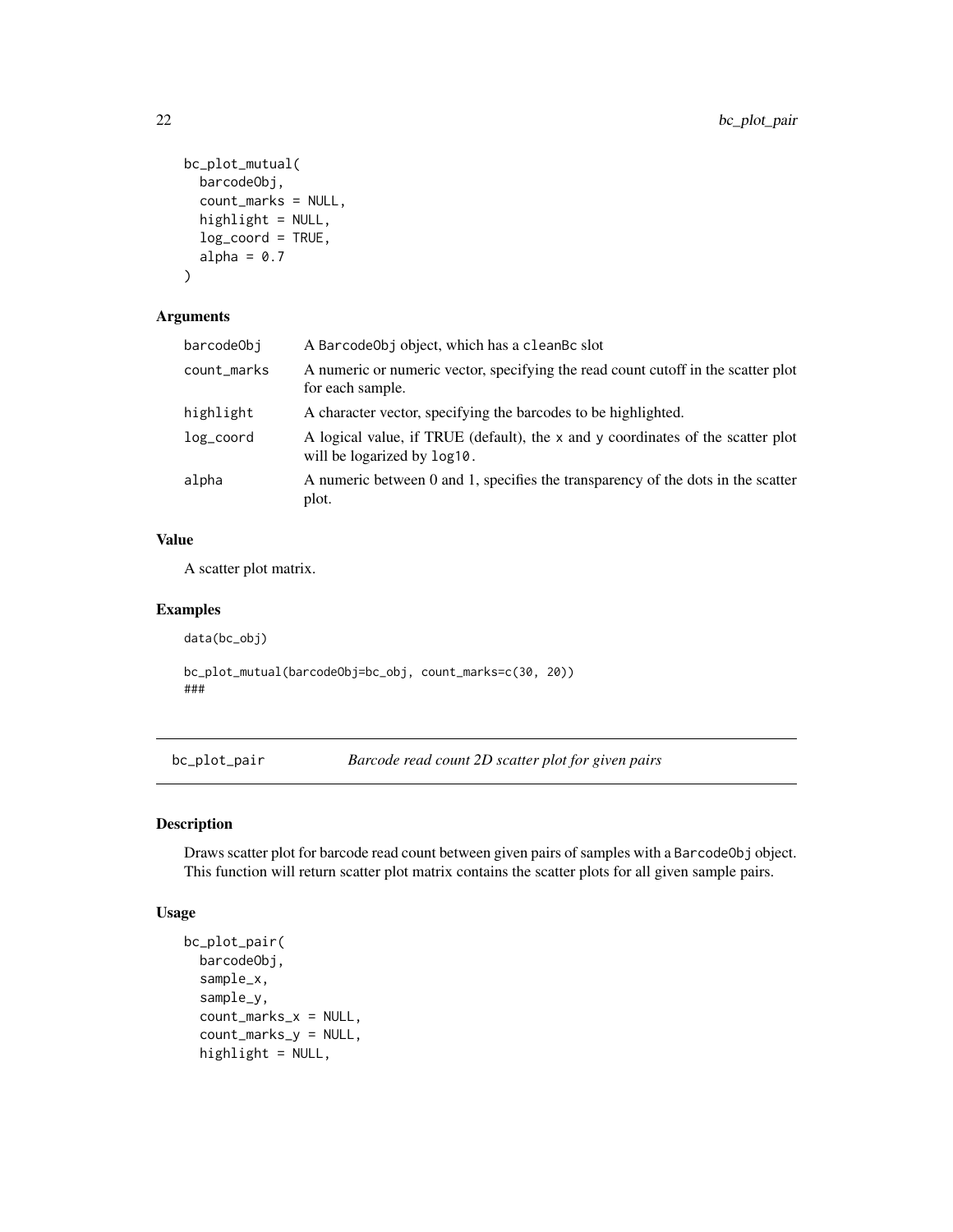# bc\_plot\_pair 23

```
log_coord = TRUE,
 alpha = 0.7)
## S4 method for signature 'BarcodeObj'
bc_plot_pair(
 barcodeObj,
  sample_x,
  sample_y,
  count_marks_x = NULL,
  count_marks_y = count_marks_x,
 highlight = NULL,
 log_coord = TRUE,
 alpha = 0.7\mathcal{L}
```
# Arguments

| barcodeObj    | A Barcode0bj object.                                                                                                                                                    |
|---------------|-------------------------------------------------------------------------------------------------------------------------------------------------------------------------|
| sample_x      | A character vector or a integer vector, specifying the sample in x axis of each<br>scatter plot. It can be the sample names in BarcodeObj or the sample index<br>value. |
| sample_v      | A character vector or a integer vector, similar to sample_x, specifying the sam-<br>ples used for y axis. It can be the sample names or the sample index value.         |
| count_marks_x | A numeric vector used to mark the cutoff point for samples in x axis                                                                                                    |
| count_marks_y | A number vector used to mark the cutoff point for samples in y axis.                                                                                                    |
| highlight     | A character vector, specifying the barcodes need to be highlighted.                                                                                                     |
| log_coord     | A logical value, if TRUE (default), the x and y coordinates of the scatter will be<br>logarized by log10.                                                               |
| alpha         | A numeric between 0 and 1, specifies the transparency of the dots in the scatter<br>plot.                                                                               |

#### Value

Scatter plot matrix.

# Examples

```
data(bc_obj)
bc_names(bc_obj)
bc_plot_pair(barcodeObj=bc_obj, sample_x="test1", sample_y="test2",
    count_marks_x=30, count_marks_y=20)
###
```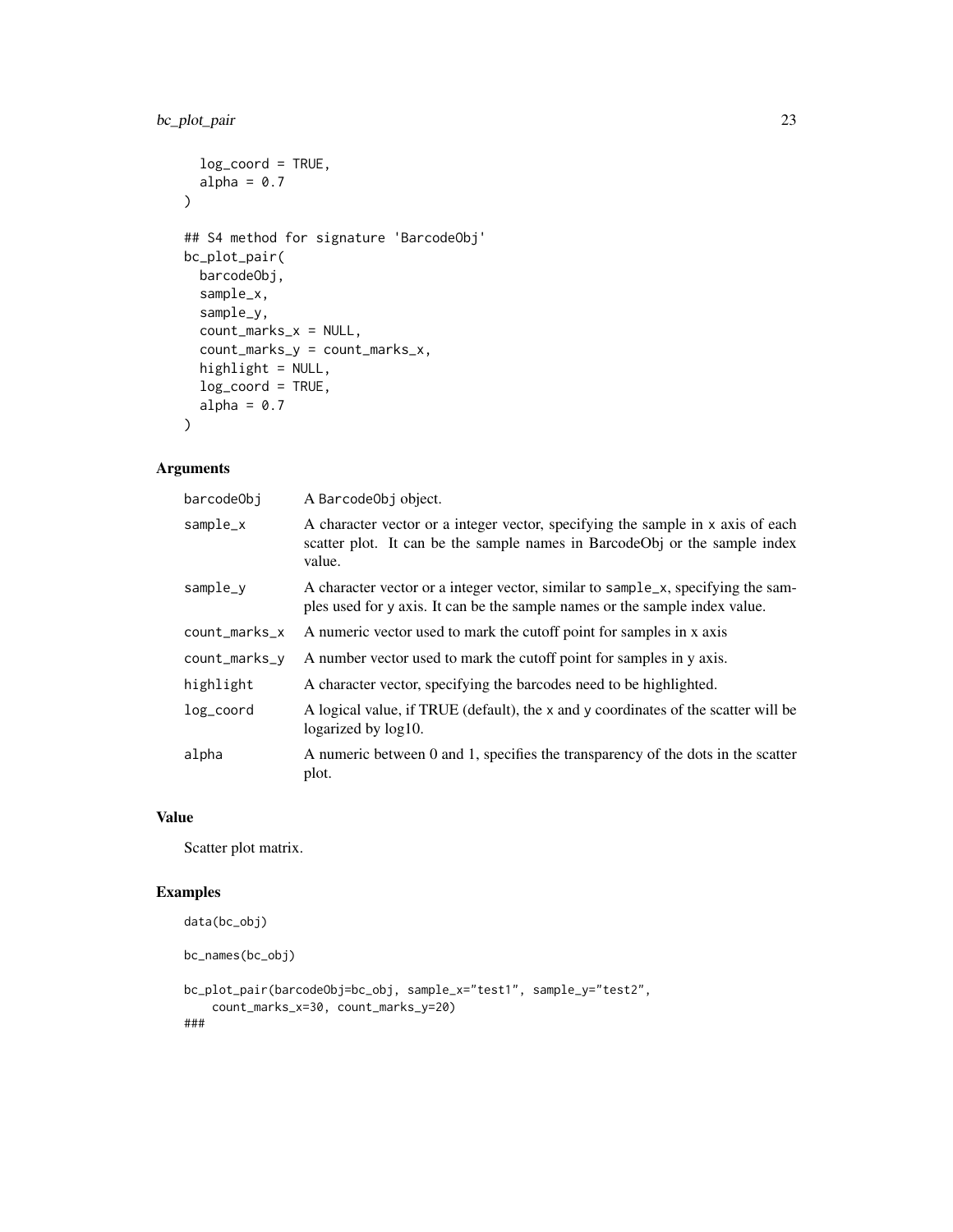<span id="page-23-0"></span>

# Description

Draws barcode count distribution for each sample in a BarcodeObj object.

# Usage

```
bc_plot_single(
 barcodeObj,
  sample_names = NULL,
  count_marks = NULL,
  highlight = NULL,
  log_coord = TRUE,
  alpha = 0.7)
## S4 method for signature 'BarcodeObj'
bc_plot_single(
 barcodeObj,
  sample_names = bc_names(barcodeObj),
  count_marks = NULL,
  highlight = NULL,
  log_coord = TRUE,
  alpha = 0.7)
```
# Arguments

| barcode0bj      | A Barcode Obj object has a clean B cslot                                                                       |
|-----------------|----------------------------------------------------------------------------------------------------------------|
| sample_names    | A character vector or integer vector, specifying the samples used for plot.                                    |
| count_marks     | A numeric or numeric vector, specifying the read count cutoff in the scatter plot<br>for each sample.          |
| highlight       | A character vector, specifying the barcodes need to be highlighted.                                            |
| $log$ _ $coord$ | A logical value, if TRUE (default), the x and y coordinates of the scatter plot<br>will be logarized by log10. |
| alpha           | A numeric between 0 and 1, specifies the transparency of the dots in the scatter<br>plot.                      |

# Value

1D distribution graph matrix.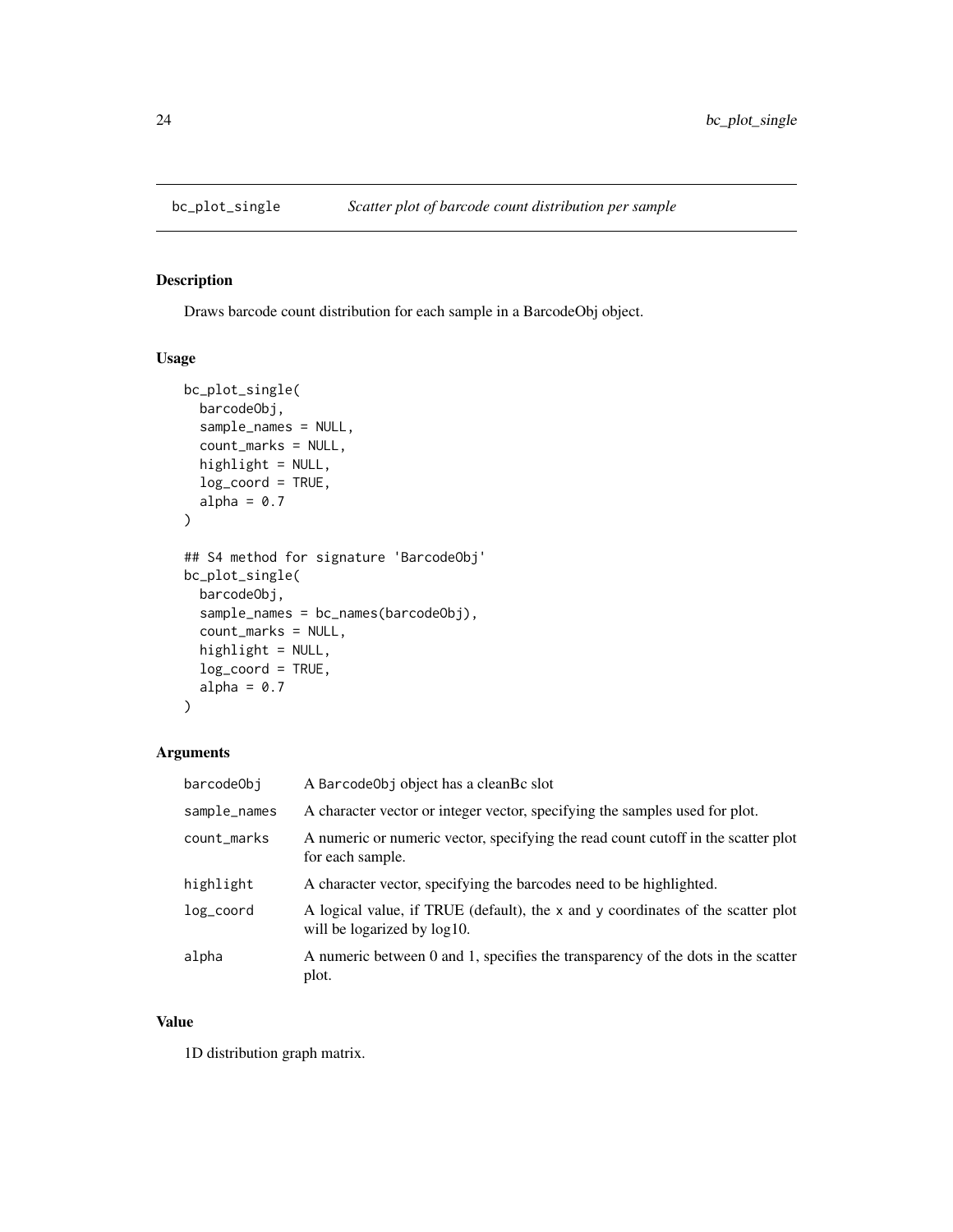# <span id="page-24-0"></span>bc\_seq\_filter 25

# Examples

data(bc\_obj)

```
bc_plot_single(bc_obj, count_marks=c(10, 11))
###
```
bc\_seq\_filter *Remove low quality sequence*

# Description

Remove low quality sequences by base-pair quality, sequence length or unknown base "N".

#### Usage

```
bc_seq_filter(
  x,
 min_average_quality = 30,
 min\_read\_length = 0,
 N_{\text{threshold}} = 0,
  sample_name = ""
)
## S4 method for signature 'ShortReadQ'
bc_seq_filter(
 x,
 min_average_quality = 30,
 min\_read\_length = 0,
 N_{\text{L}}threshold = 0
)
## S4 method for signature 'DNAStringSet'
bc\_seq\_filter(x, min\_read\_length = 0, N\_threshold = 0)## S4 method for signature 'data.frame'
bc_seq_filter(x, min_read_length = 0, N_threshold = 0)
## S4 method for signature 'character'
bc_seq_filter(
  x,
 min_average_quality = 30,
 min\_read\_length = 0,
 N_{\text{threshold}} = 0,
  sample_name = baseline(x))
## S4 method for signature 'integer'
```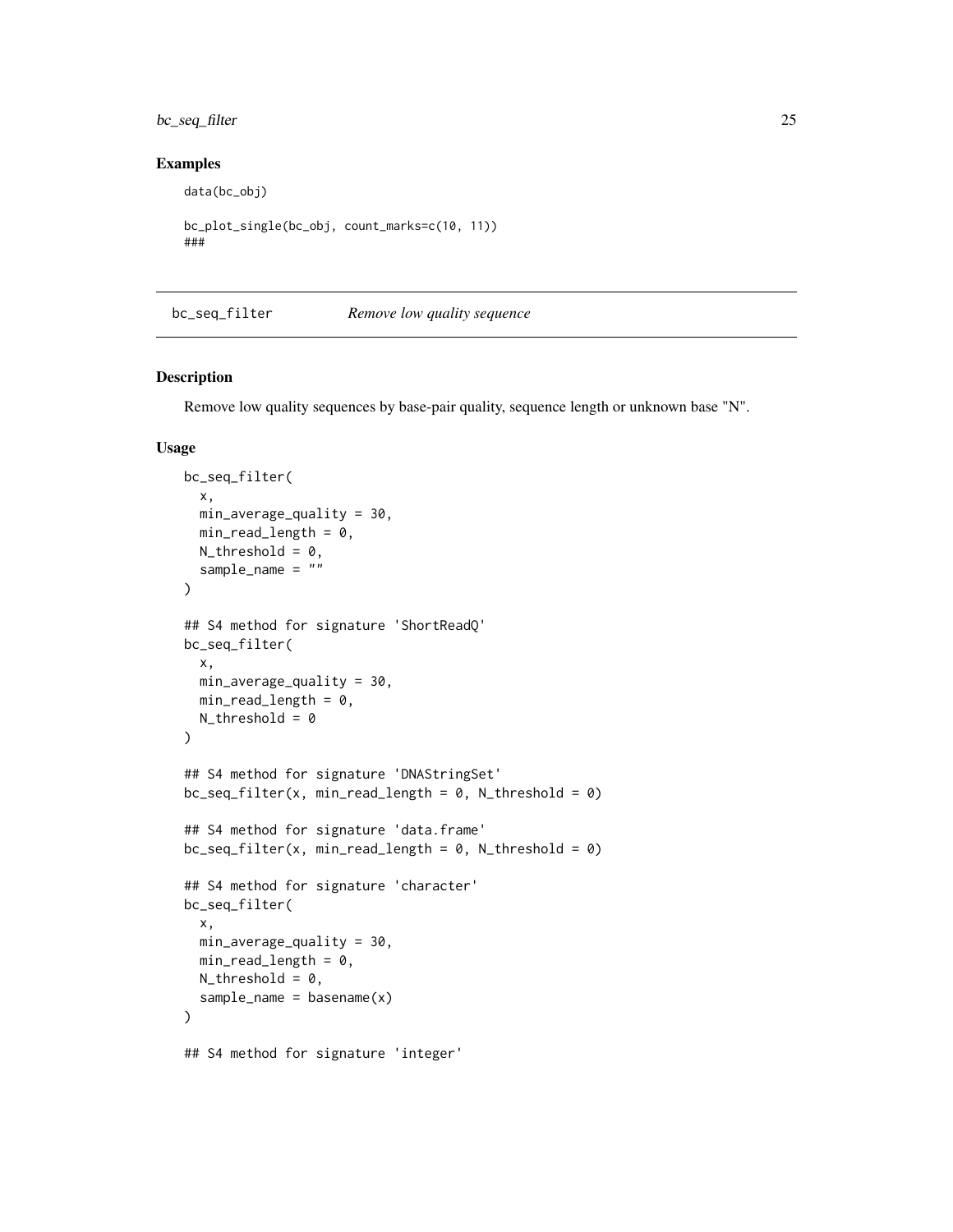```
bc_seq_filter(x, min_read_length = 0, N_threshold = 0)
## S4 method for signature 'list'
bc_seq_filter(
  x,
 min_average_quality = 30,
 min\_read\_length = 0,
 N_{\text{-}}threshold = 0,
  sample_name = names(x))
```
# Arguments

| x                   | A single or a list of Fastq file, ShortReadQ, DNAStringSet, data. frame, integer                                            |
|---------------------|-----------------------------------------------------------------------------------------------------------------------------|
|                     | vector.                                                                                                                     |
| min_average_quality |                                                                                                                             |
|                     | A numeric or a vector of numeric, specifying the threshold of the minimum<br>average base quality of a sequence to be kept. |
| min_read_length     |                                                                                                                             |
|                     | A single or a vector of integer, specifying the sequence length threshold.                                                  |
| N_threshold         | A integer or a vector of integer, specifying the maximum N can be in a sequence.                                            |
| sample_name         | A string vector, specifying the sample name in the output.                                                                  |

# Value

A ShortReadQ or DNAStringSet object with sequences passed the filters.

# Examples

library(ShortRead)

fq\_file <- system.file("extdata", "simple.fq", package="CellBarcode")

```
# apply filter to fastq files
bc_seq_filter(fq_file)
```

```
# read in fastq files to get ShortReadQ object
sr <- readFastq(fq_file[1])
# apply sequencing quality filter to ShortReadQ
bc_seq_filter(sr)
```

```
# get DNAStringSet object
ds <- sread(sr)
# apply sequencing quality filter to DNAStringSet
bc_seq_filter(ds)
```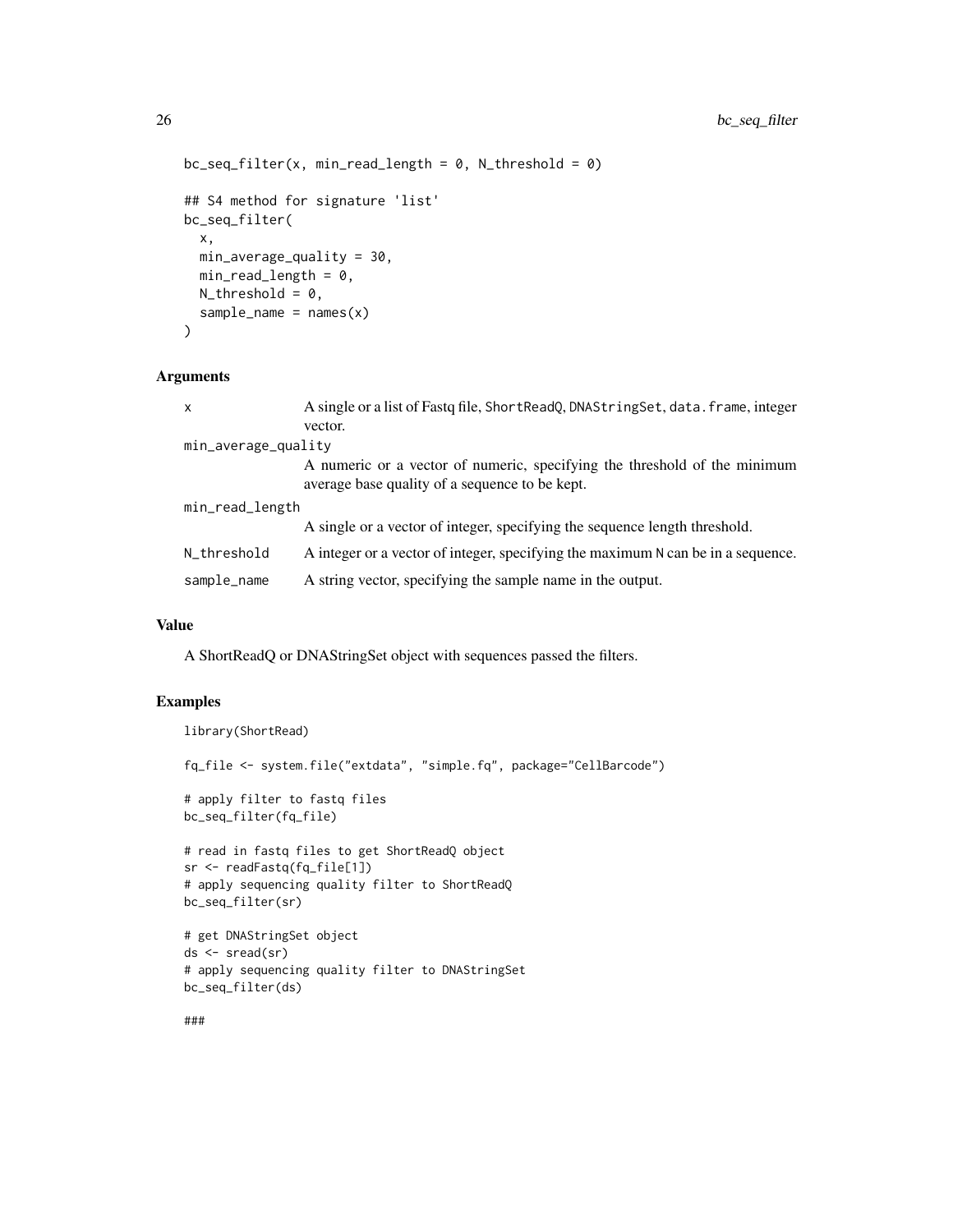<span id="page-26-0"></span>

#### Description

bc\_seq\_qc evaluates sequences quality. See the return value for detail.

#### Usage

```
bc_seq_qc(x, sample_name = NULL)
bc_plot_seqQc(x)
## S4 method for signature 'ShortReadQ'
bc_seq_qc(x)
## S4 method for signature 'DNAStringSet'
bc\_seq\_qc(x)## S4 method for signature 'data.frame'
bc_seq_qc(x)
## S4 method for signature 'integer'
bc\_seq\_qc(x)## S4 method for signature 'character'
bc_seq_qc(x, sample_name = basename(x))
## S4 method for signature 'list'
bc_seq_qc(x, sample_name = names(x))## S4 method for signature 'BarcodeQc'
bc_plot_seqQc(x)
## S4 method for signature 'BarcodeQcSet'
bc_plot_seqQc(x)
```
# Arguments

| $\mathsf{x}$ | A single or list of Fastq file, ShortReadO object, DNAStringSet object, data.frame<br>or named integer vector. |
|--------------|----------------------------------------------------------------------------------------------------------------|
| sample name  | A character vector with the length of sample number, used to set the sample<br>name.                           |

# Value

A barcodeQc or a barcodeQcSet class. The barcodeQc is a list with four slots,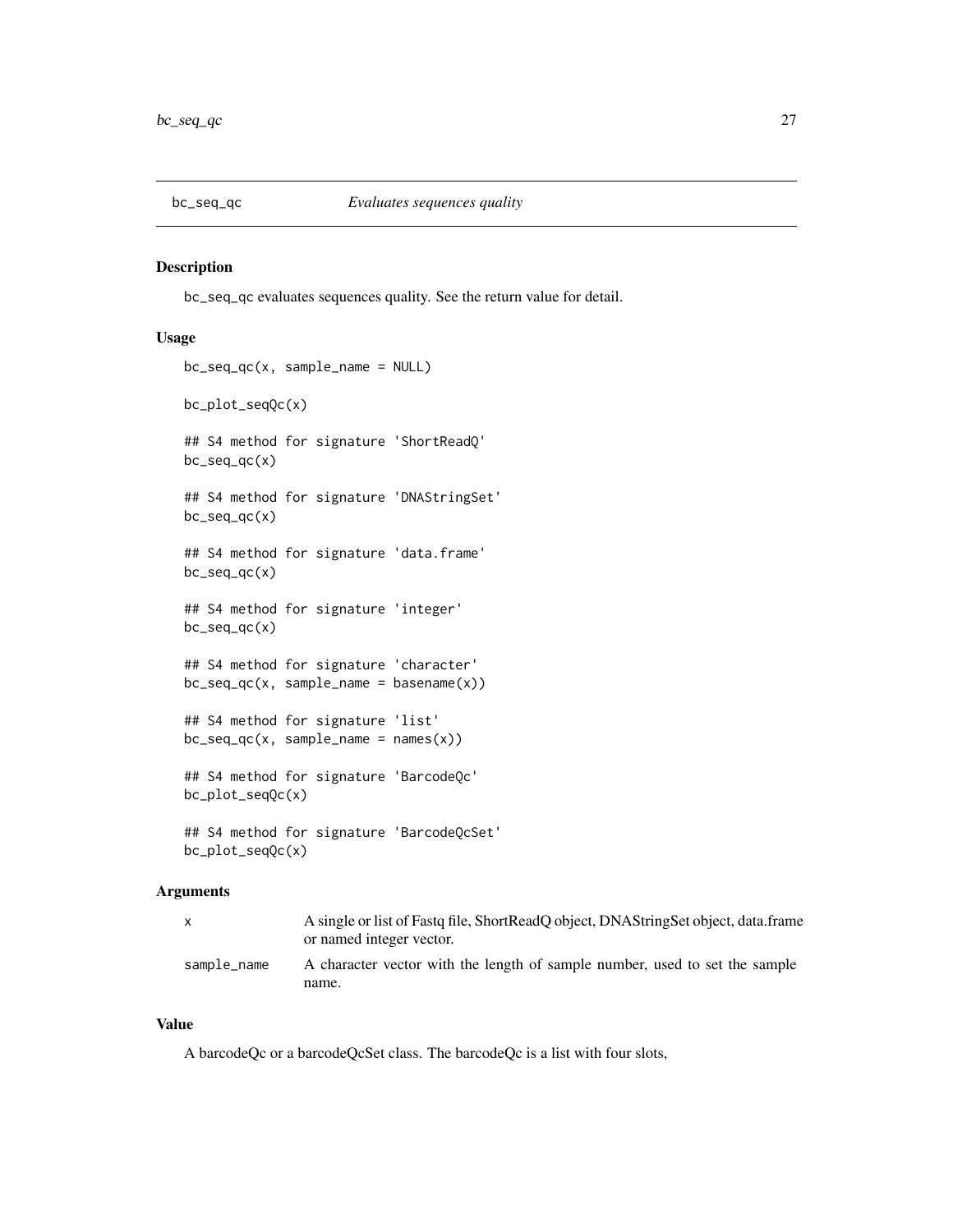- <span id="page-27-0"></span>• top: a data. frame with top 50 most frequency sequence,
- distribution: a data.frame with the distribution of read depth. It contains nOccurrences (depth), and nReads (unique sequence) columns.
- base\_quality\_per\_cycle: data.frame with base-pair location (NGS sequencing cycle) by row, and the base-pair quality summary by column, including Mean, P5 (5 P75 (75
- base\_freq\_per\_cycle: data.frame with three columns: 1. Cycle, the sequence base-pair location (NGS sequencing cycle); 2. Base, DNA base; Count: reads count.
- summary: a numeric vector with following elements: total\_read, median\_read\_length, p5\_read\_length, p95\_read\_length.

The barcodeQcSet is a list of barcodeQc.

#### Examples

```
library(ShortRead)
# fastq file
fq_file <- system.file("extdata", "simple.fq", package="CellBarcode")
bc_seq_qc(fq_file)
# ShortReadQ
sr <- readFastq(fq_file[1])
bc_seq_qc(sr)
# DNAStringSet
ds <- sread(sr)
bc_seq_qc(ds)
# List of DNAStringSet
1 \le - list(sample1 = ds, sample2 = ds)
bc_plot_seqQc(bc_seq_qc(l))
# List of ShortRead
l\_sr \leftarrow list(sample1 = sr, sample2 = sr)bc_plot_seqQc(bc_seq_qc(l_sr))
###
```
bc\_subset *Manages barcodes and samples in a BarcodeObj object*

#### Description

A set of functions and operators for subset or join of BarcodeObj object(s). The bc\_subset, \* and - are used to select barcodes or samples in a BarcodeObj object. Two BarcodeObj objects can be joined by +.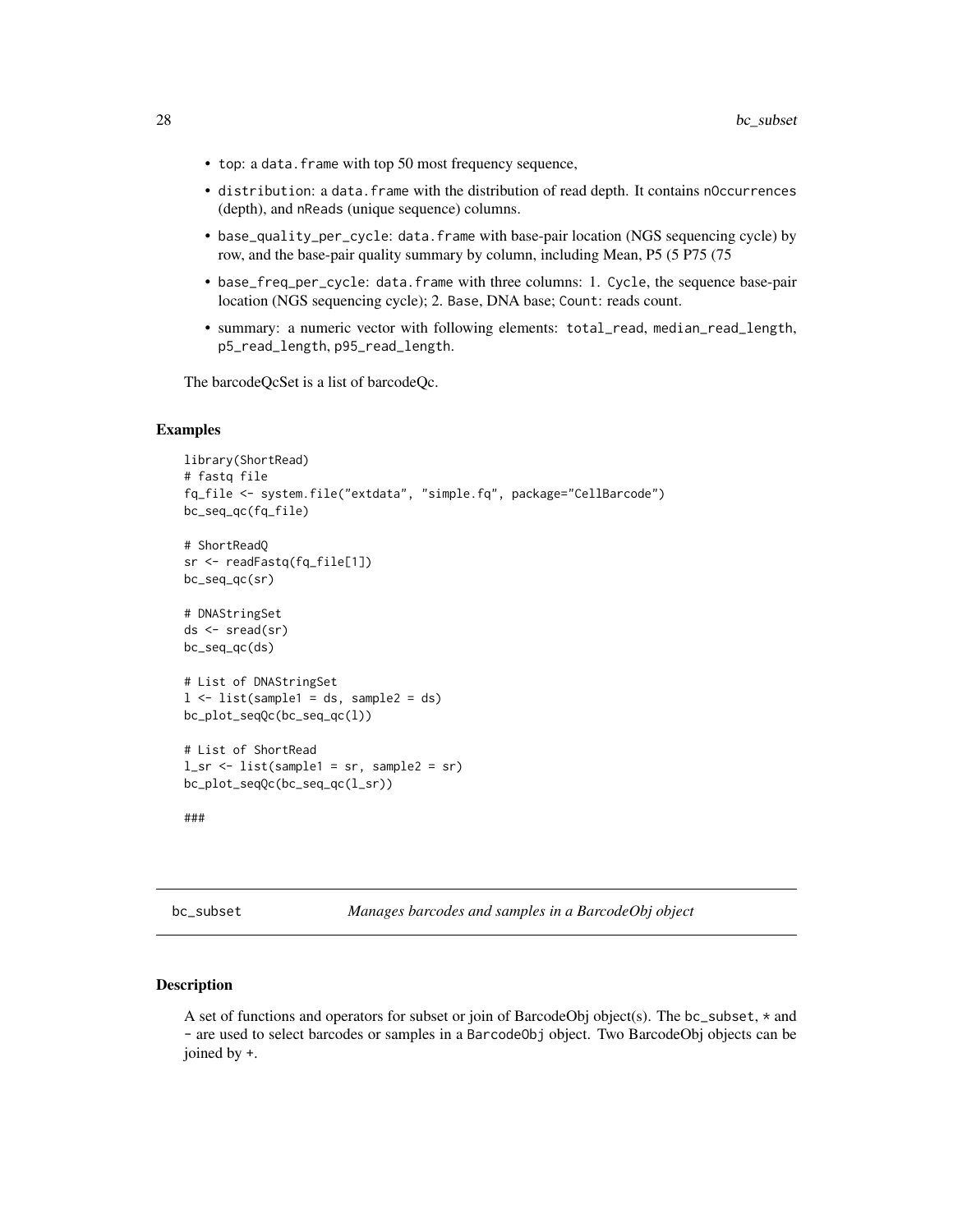#### bc\_subset 29

# Usage

```
bc_subset(
 barcodeObj,
  sample = NULL,
 barcode = NULL,
 black_list = NULL,
  is_sample_quoted_exp = FALSE
\lambdabc_merge(barcodeObj_x, barcodeObj_y)
## S4 method for signature 'BarcodeObj'
bc_subset(
 barcodeObj,
  sample = NULL,
 barcode = NULL,
 black_list = NULL,
  is_sample_quoted_exp = FALSE
\mathcal{L}## S4 method for signature 'BarcodeObj,BarcodeObj'
bc_merge(barcodeObj_x, barcodeObj_y)
## S3 method for class 'BarcodeObj'
barcodeObj_x + barcodeObj_y
## S3 method for class 'BarcodeObj'
barcodeObj - black_list
## S3 method for class 'BarcodeObj'
barcodeObj * white_list
```
# Arguments

| barcodeObi           | A BarcodeObj object.                                                                                                                                                                                                                 |
|----------------------|--------------------------------------------------------------------------------------------------------------------------------------------------------------------------------------------------------------------------------------|
| sample               | A character vector or integer vector or an expression (expression ot applicable<br>for [] operator), specifying the samples in the subsets. When the value is an<br>expression, the columns in the metadata can be used as variable. |
| barcode              | A vector of integer or string, indicating the selected barcode.                                                                                                                                                                      |
| black_list           | A character vector, specifying the black list with excluded barcodes.                                                                                                                                                                |
| is_sample_quoted_exp |                                                                                                                                                                                                                                      |
|                      | A logical value. If TRUE, the expression in sample argument will not be evalu-<br>ated before executing the function.                                                                                                                |
| barcodeObi_x         | A BarcodeObj object.                                                                                                                                                                                                                 |
| barcodeObj_y         | A BarcodeObj object.                                                                                                                                                                                                                 |
| white_list           | A character vector, giving the barcode white list.                                                                                                                                                                                   |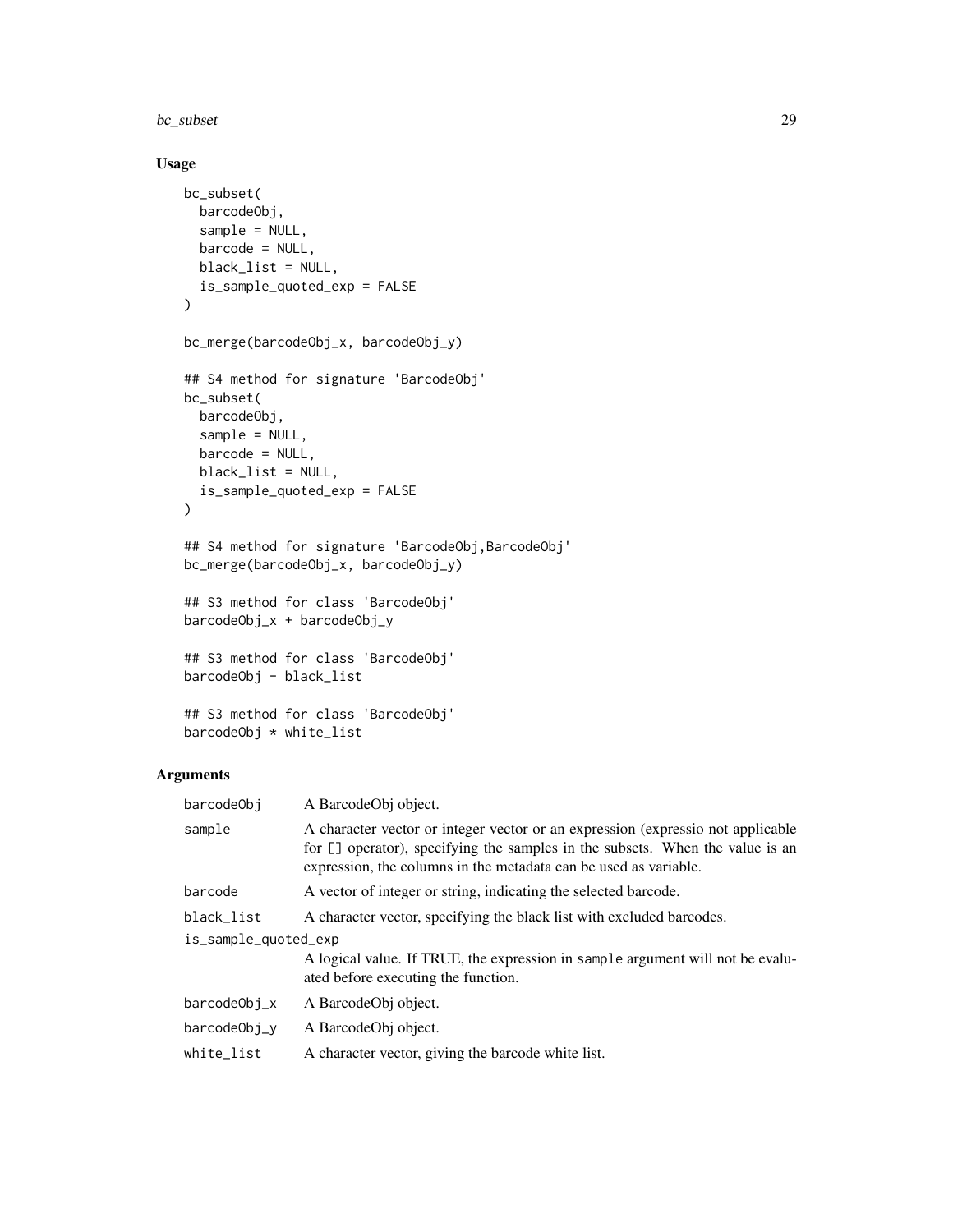# Details

bc\_subset and []: Gets samples and barcodes subset from a BarcodeObj object.

+: Combines two BarcodeObj objects. The metadata, cleanBc and messyBc slot in the BarcodeObj objects will be joined. For the metadata slot, the sample\_name column, and the *Full outer join* (the record in either BarcodeObj object) will be performed with rownames as the key. The messyBc and cleanBc from two objects are combined by rows for the same sample from two BarcodeObj objects.

-: removes barcodes in the black\_list.

\*: selects barcodes in the white\_list.

#### Value

A BarcodeObj object.

#### Examples

```
data(bc_obj)
bc_obj
# Select barcodes
bc_subset(bc_obj, barcode = c("AACCTT", "AACCTT"))
bc_obj[c("AGAG", "AAAG"), ]
# Select samples by meta data
bc_meta(bc_obj)$phenotype \leq c("l", "b")
bc_meta(bc_obj)
bc\_subset(bc\_obj, phenotype == "l")# Select samples by sample name
bc_obj[, "test1"]
bc_obj[, c("test1", "test2")]
bc_subset(bc_obj, sample = "test1", barcode = c("AACCTT", "AACCTT"))
# Apply barcodes black list
bc_subset(
bc_obj,
    sample = c("test1", "test2"),
    barcode = c('AACCTT''))# Join two samples with different barcode sets
bc_obj["AGAG", "test1"] + bc_obj["AAAG", "test2"]
# Join two samples with overlap barcodes
bc_obj_join <- bc_obj["AGAG", "test1"] + bc_obj["AGAG", "test2"]
bc_obj_join
# The same barcode will merged after applying bc_cure_depth()
bc_cure_depth(bc_obj_join)
```
# Remove barcodes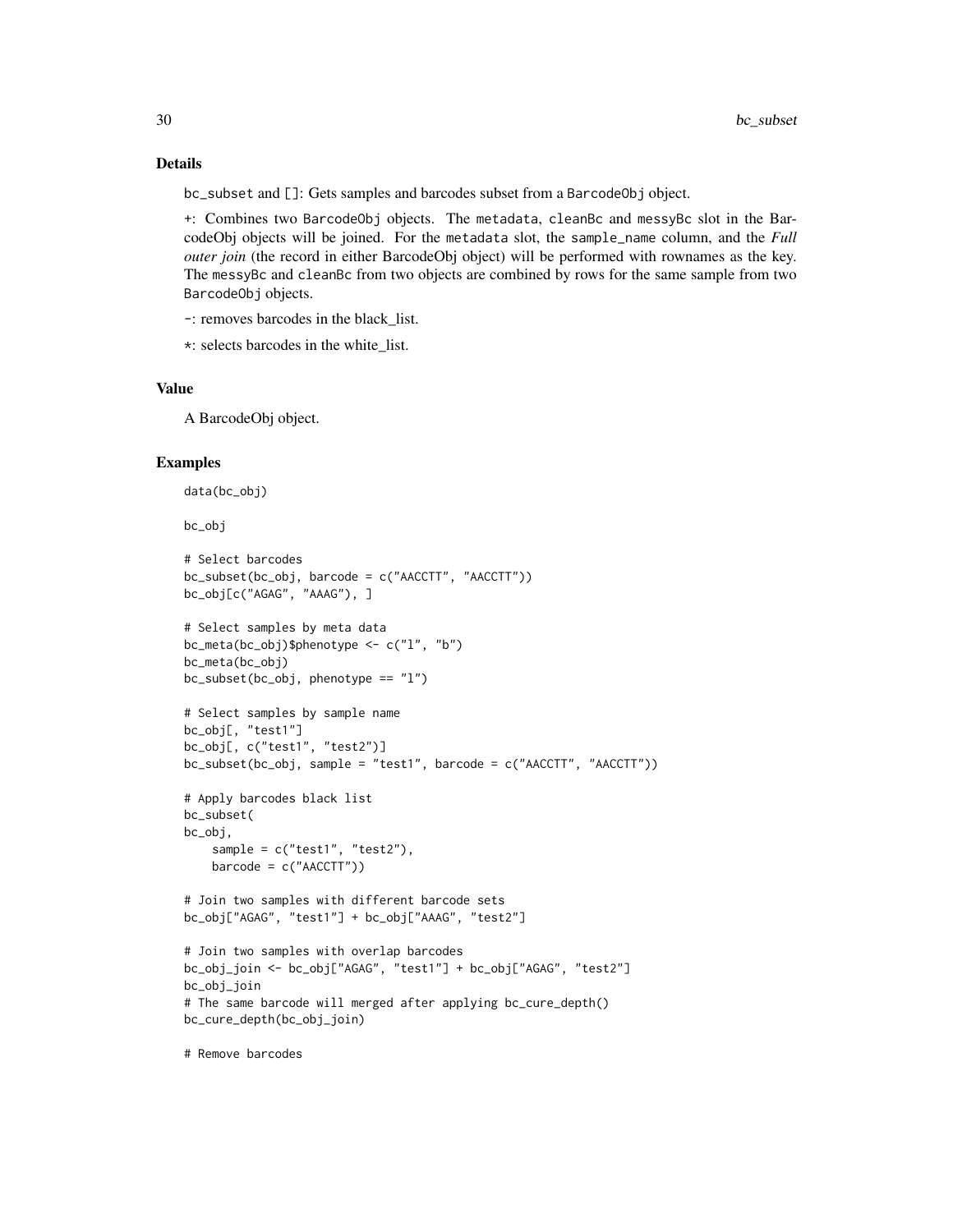# <span id="page-30-0"></span>bc\_summary\_barcode 31

```
bc_obj
bc_obj - "AAAG"
# Select barcodes in white list
bc_obj
bc_obj * "AAAG"
###
```
bc\_summary\_barcode *Summary and evaluate barcode diversity*

#### Description

bc\_summary\_barcode evaluates sequence diversity metrics using the barcodes data in the cleanBc slot of BarcodeObj object. It also generates Lorenz curve and barcode frequency distribution graphs.

#### Usage

```
bc_summary_barcode(barcodeObj, plot = TRUE, log_x = TRUE)
```

```
## S4 method for signature 'BarcodeObj'
bc_summary_barcode(barcodeObj, plot = TRUE, log_x = TRUE)
```
#### Arguments

| barcode0bj | A BarcodeObj object.                                                             |
|------------|----------------------------------------------------------------------------------|
| plot       | A logical value, if TRUE, draw the Lorenz curve and barcode distribution graphs. |
| $log_x$    | A logical value, if TRUE, the x axis is logarized.                               |

# Details

Followings are the metrics used for evaluating the barcode diversity:

*Richness*: The unique barcodes number R, it evaluates the richness of the barcodes.

*Shannon index*: Shannon diversity index is weighted geometric average of the proportion p of barcodes. R

$$
H' = -\sum_{i=1}^{R} p_i l n p_i
$$

*Equitability index:* Shannon equitability  $E_H$  characterize the evenness of the barcodes, it is a value between 0 and 1, with 1 being complete evenness.

$$
E_H = H'/H'_{max} = H/ln(R)
$$

*Bit*: Shannon entropy H, with a units of bit,

$$
H = -\sum_{i=1}^{R} p_i log_2 p_i
$$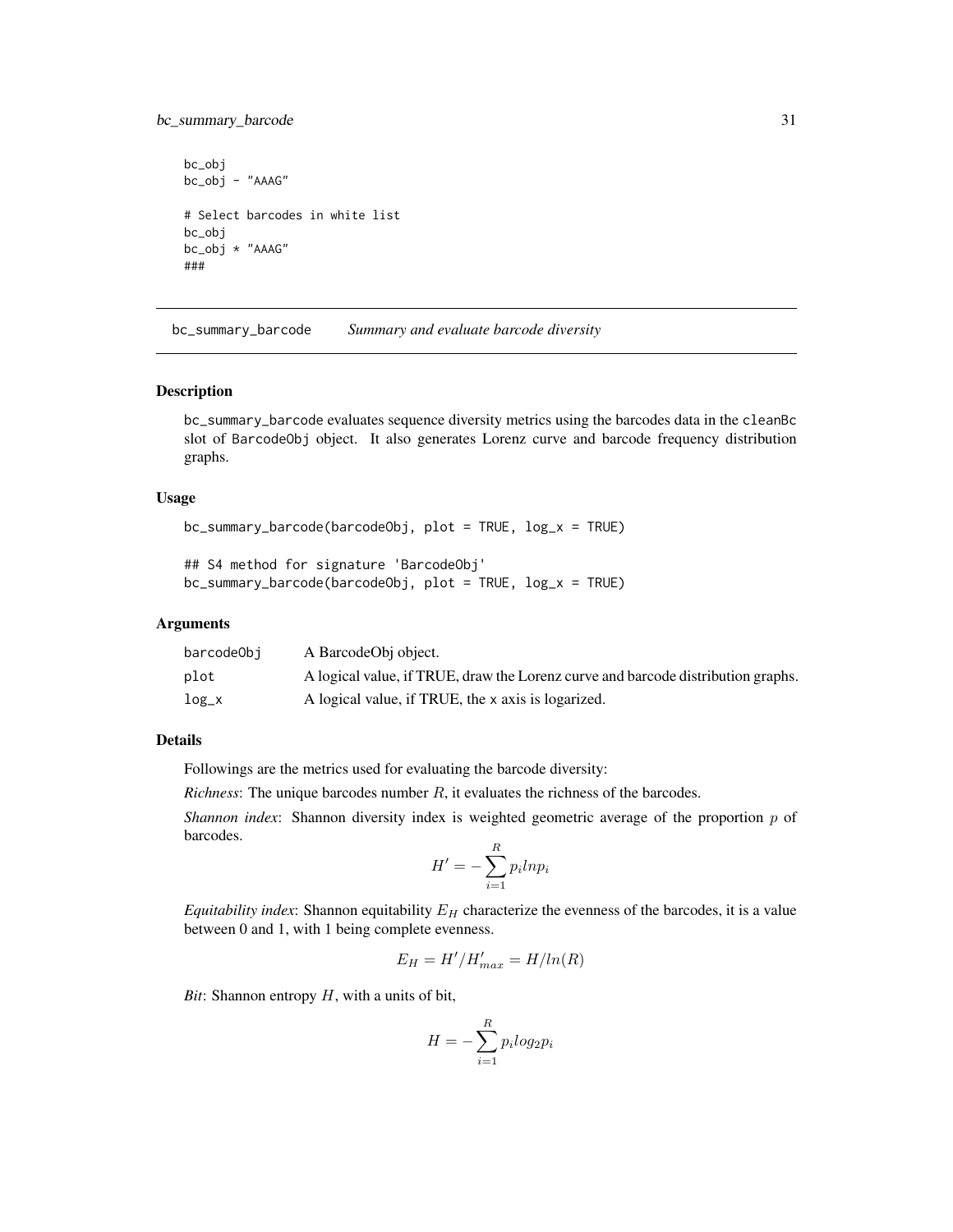# <span id="page-31-0"></span>Value

A data.frame with following columns:

- total\_reads: total read number.
- uniq\_barcode: how many barcodes in the dataset.
- shannon\_index: Shannon's diversity index or Shannon–Wiener index.
- equitability\_index: Shannon's equitability.
- bit\_index: Shannon bit information.

# Examples

data(bc\_obj)

```
# filter barcode by depth
bc_obj <- bc_cure_depth(bc_obj)
```

```
# Output the summary of the barcodes
bc_summary_barcode(bc_obj)
```
bc\_summary\_seqQc *Summary barcodeQcSet*

# Description

Summary the "total read count" and "read length" of each samples within a BarcodeQcSet object, and output a data. frame with sample by row and different metrics by column.

#### Usage

```
bc_summary_seqQc(x)
```
## S4 method for signature 'BarcodeQcSet' bc\_summary\_seqQc(x)

#### Arguments

x a barcodeQcSet object.

# Value

A data.frame with 5 columns: sample\_name, total\_read, median\_read\_length, p5\_read\_length and p95\_read\_length.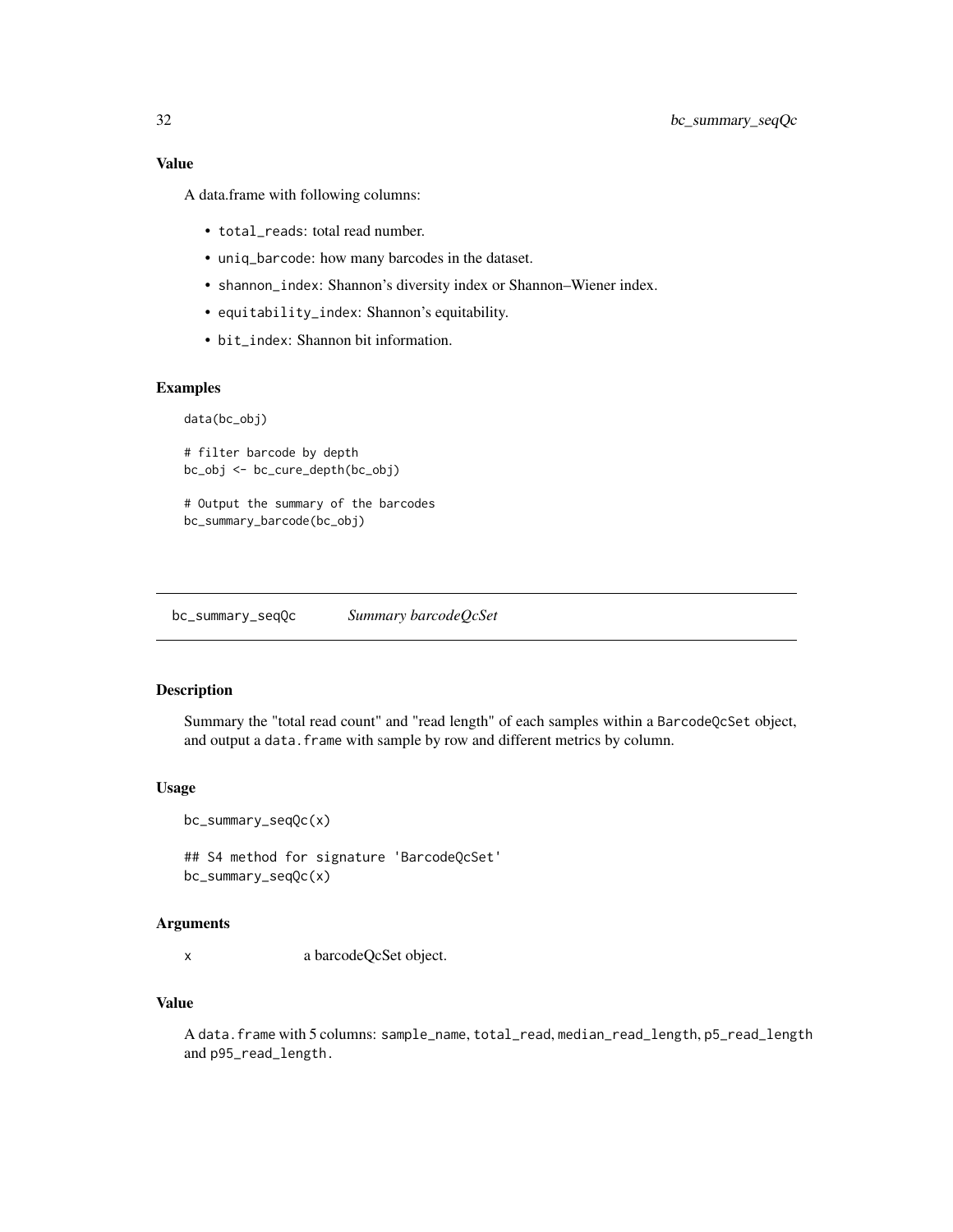#### <span id="page-32-0"></span>CellBarcode 33

# Examples

```
fq_file <- dir(
    system.file("extdata", "mef_test_data", package = "CellBarcode"),
    full=TRUE)
bc_summary_seqQc(bc_seq_qc(fq_file))
###
```
CellBarcode *DNA Barcode Analysis toolkit*

# Description

This package performs DNA Barcode (genetic lineage tracing) analysis. The package can handle all kinds of DNA barcodes, as long as the barcode within a single sequencing read and has a pattern which can be matched by a regular expression. CellBarcode can handle barcode with flexible length, with or without UMI (unique molecular identifier). This tool also can be used for preprocessing of some amplicon data such as CRISPR gRNA screening, immune repertoire sequencing and meta genome data.

format,BarcodeObj-method

*Formats BarcodeObj object*

#### Description

Format the summary of BarcodeObj object for pretty print.

#### Usage

```
## S4 method for signature 'BarcodeObj'
format(x)
```
# Arguments

x A BarcodeObj object

# Value

Formated summary text.

# Examples

```
data(bc_obj)
```
# format BarcodeObj for pretty print format(bc\_obj)

###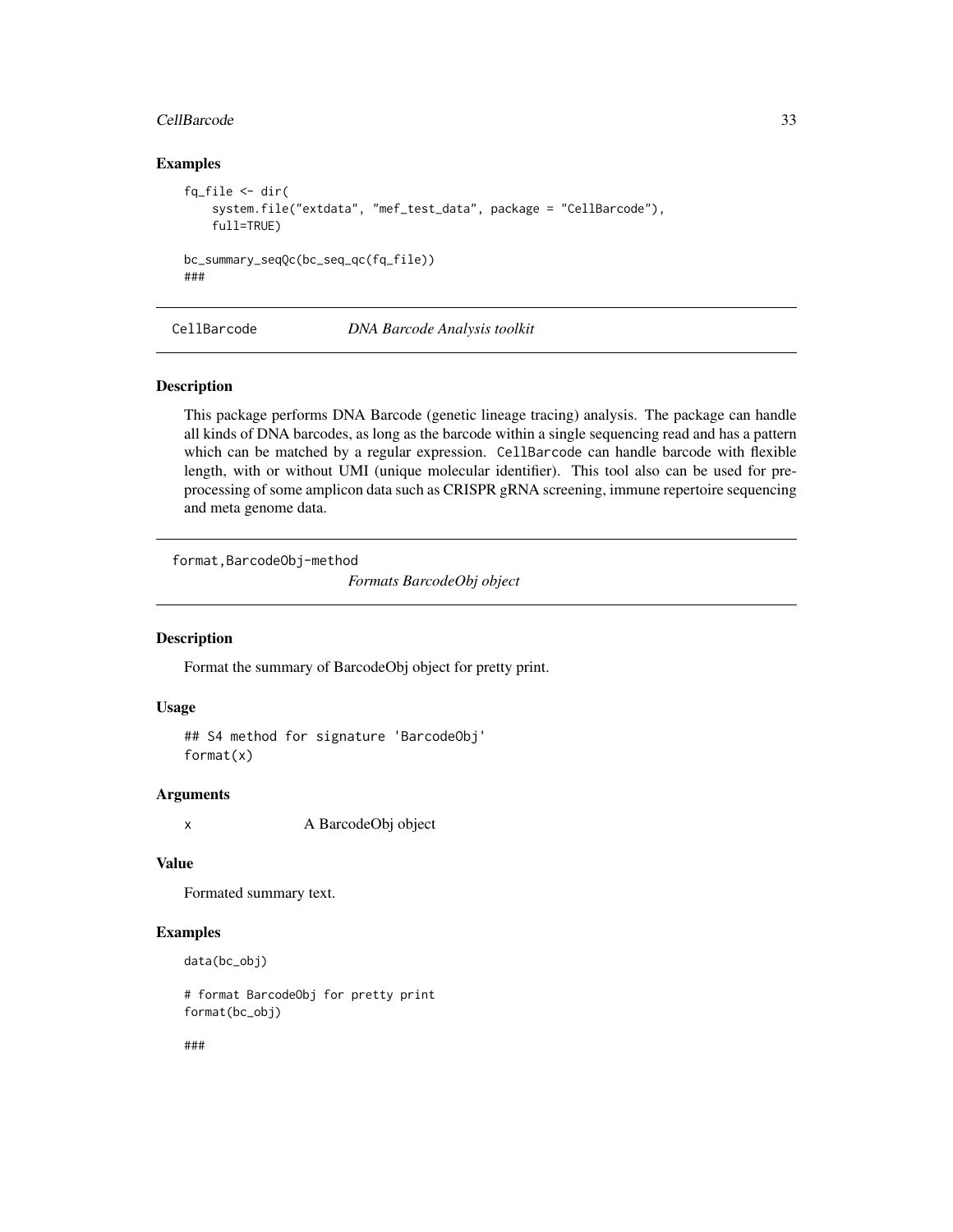<span id="page-33-0"></span>show,BarcodeObj-method

*Show BarcodeObj object*

# Description

Show the summary of BarcodeObj object for pretty print.

Show the summary of BarcodeQc object for pretty print.

Show the summary of BarcodeQcSet object for pretty print.

# Usage

## S4 method for signature 'BarcodeObj' show(object)

## S4 method for signature 'BarcodeQc' show(object)

## S4 method for signature 'BarcodeQcSet' show(object)

#### Arguments

object A BarcodeQcSet object

# Value

Formated summary text.

Formated summary text.

Formated summary text.

# Examples

data(bc\_obj)

# show BarcodeObj for pretty print bc\_obj

###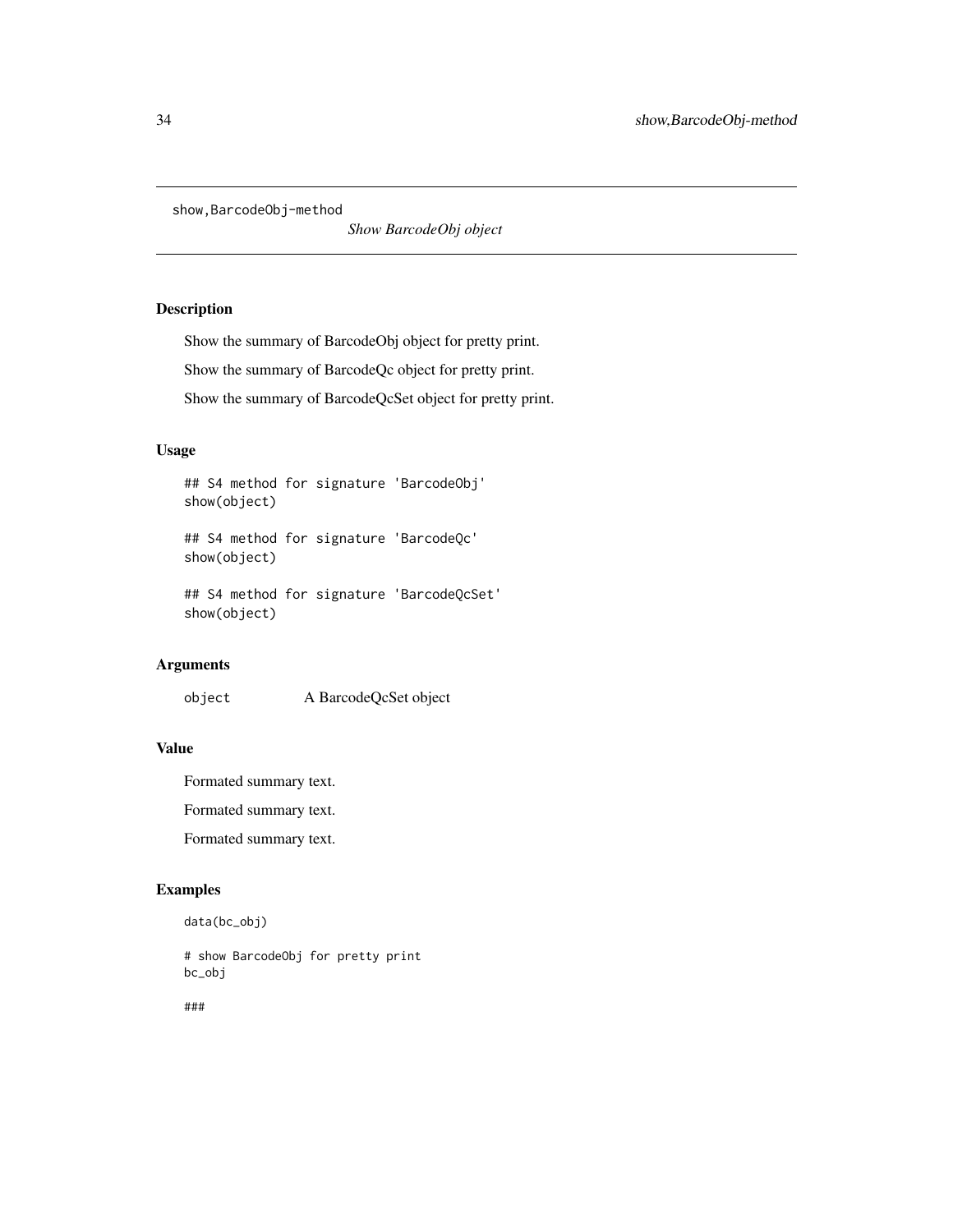<span id="page-34-0"></span>[,BarcodeQcSet,ANY,ANY,ANY-method *Subset the BarcodeQcSet*

# Description

Subset the BarcodeQcSet

# Usage

## S4 method for signature 'BarcodeQcSet,ANY,ANY,ANY'  $x[i, drop = TRUE]$ 

# Arguments

|      | A BarcodeOcSet object                                                                                 |
|------|-------------------------------------------------------------------------------------------------------|
|      | A integer vector or a character vector, specifying the selected samples.                              |
| drop | a logical value, if TRUE, when only one sample is selected, the output will be a<br>BarcodeOc object. |

# Value

A BarcodeQcSet or BarcodeQc

# Examples

```
example_data <- system.file("extdata", "mef_test_data", package = "CellBarcode")
fq_files <- dir(example_data, "fastq.gz", full=TRUE)
qc_noFilter <- bc_seq_qc(fq_files)
qc_noFilter[1:3]
```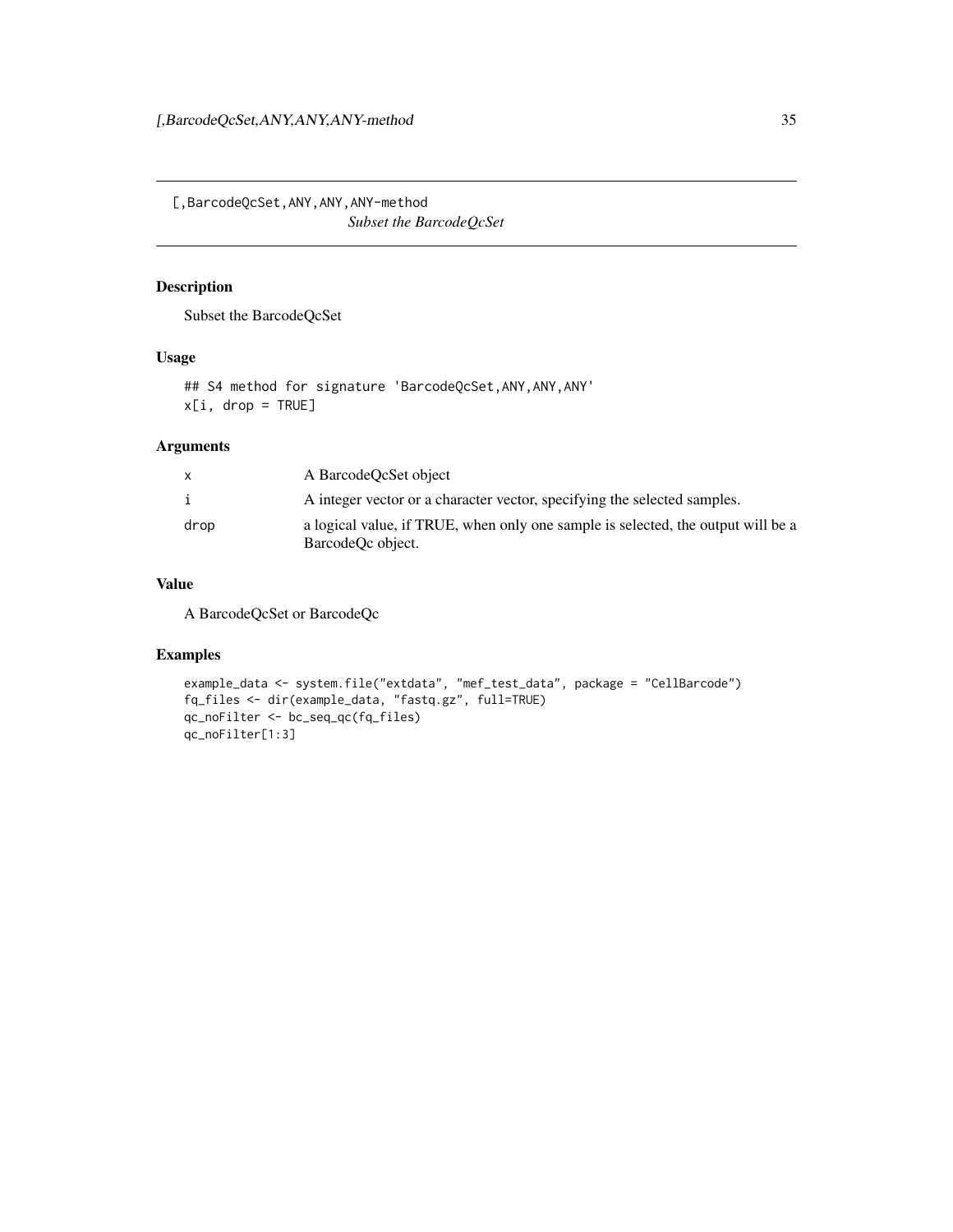# <span id="page-35-0"></span>**Index**

∗ dataset  $bc_$ obj,  $20$ \*.BarcodeObj *(*bc\_subset*)*, [28](#page-27-0) +.BarcodeObj *(*bc\_subset*)*, [28](#page-27-0) -.BarcodeObj *(*bc\_subset*)*, [28](#page-27-0) [, BarcodeQcSet, ANY, ANY, ANY-method, [35](#page-34-0) aregexec, *[15](#page-14-0)* BarcodeObj, *[7](#page-6-0)*, *[17](#page-16-0)* BarcodeObj *(*BarcodeObj-class*)*, [2](#page-1-0) BarcodeObj-class, [2](#page-1-0) BarcodeQc *(*bc\_seq\_qc*)*, [27](#page-26-0) BarcodeQc-class *(*bc\_seq\_qc*)*, [27](#page-26-0) BarcodeQcSet *(*bc\_seq\_qc*)*, [27](#page-26-0) BarcodeQcSet-class *(*bc\_seq\_qc*)*, [27](#page-26-0)  $bc_2$ df, [4](#page-3-0) bc\_2df,BarcodeObj-method *(*bc\_2df*)*, [4](#page-3-0) bc\_2dt *(*bc\_2df*)*, [4](#page-3-0) bc\_2dt,BarcodeObj-method *(*bc\_2df*)*, [4](#page-3-0) bc\_2matrix *(*bc\_2df*)*, [4](#page-3-0) bc\_2matrix,BarcodeObj-method *(*bc\_2df*)*, [4](#page-3-0) bc\_auto\_cutoff, [5,](#page-4-0) *[10](#page-9-0)* bc\_auto\_cutoff,BarcodeObj-method *(*bc\_auto\_cutoff*)*, [5](#page-4-0) bc\_barcodes, [6](#page-5-0) bc\_barcodes,BarcodeObj-method *(*bc\_barcodes*)*, [6](#page-5-0) bc\_cleanBc, [7](#page-6-0) bc\_cleanBc,BarcodeObj-method *(*bc\_cleanBc*)*, [7](#page-6-0) bc\_cure\_cluster, [8](#page-7-0) bc\_cure\_cluster,BarcodeObj-method *(*bc\_cure\_cluster*)*, [8](#page-7-0) bc\_cure\_depth, [10,](#page-9-0) *[21](#page-20-0)* bc\_cure\_depth,BarcodeObj-method *(*bc\_cure\_depth*)*, [10](#page-9-0) bc\_cure\_umi, [11,](#page-10-0) *[21](#page-20-0)* bc\_cure\_umi,BarcodeObj-method *(*bc\_cure\_umi*)*, [11](#page-10-0)

bc\_extract, [12](#page-11-0) bc\_extract,character-method *(*bc\_extract*)*, [12](#page-11-0) bc\_extract,data.frame-method *(*bc\_extract*)*, [12](#page-11-0) bc\_extract,DNAStringSet-method *(*bc\_extract*)*, [12](#page-11-0) bc\_extract,integer-method *(*bc\_extract*)*, [12](#page-11-0) bc\_extract,list-method *(*bc\_extract*)*, [12](#page-11-0) bc\_extract,ShortReadQ-method *(*bc\_extract*)*, [12](#page-11-0) bc\_merge *(*bc\_subset*)*, [28](#page-27-0) bc\_merge,BarcodeObj,BarcodeObj-method *(*bc\_subset*)*, [28](#page-27-0) bc\_messyBc, [17](#page-16-0) bc\_messyBc,BarcodeObj-method *(*bc\_messyBc*)*, [17](#page-16-0) bc\_meta, [18](#page-17-0) bc\_meta,BarcodeObj-method *(*bc\_meta*)*, [18](#page-17-0) bc\_meta<- *(*bc\_meta*)*, [18](#page-17-0) bc\_meta<-,BarcodeObj-method *(*bc\_meta*)*, [18](#page-17-0) bc\_names, [19](#page-18-0) bc\_names,BarcodeObj-method *(*bc\_names*)*, [19](#page-18-0) bc\_names,BarcodeQcSet-method *(*bc\_names*)*, [19](#page-18-0) bc\_names<- *(*bc\_names*)*, [19](#page-18-0) bc\_names<-,BarcodeObj,character-method *(*bc\_names*)*, [19](#page-18-0) bc\_names<-,BarcodeQcSet,ANY-method *(*bc\_names*)*, [19](#page-18-0) bc\_obj, [20](#page-19-0) bc\_plot\_mutual, [21](#page-20-0) bc\_plot\_mutual,BarcodeObj-method *(*bc\_plot\_mutual*)*, [21](#page-20-0) bc\_plot\_pair, [22](#page-21-0) bc\_plot\_pair,BarcodeObj-method